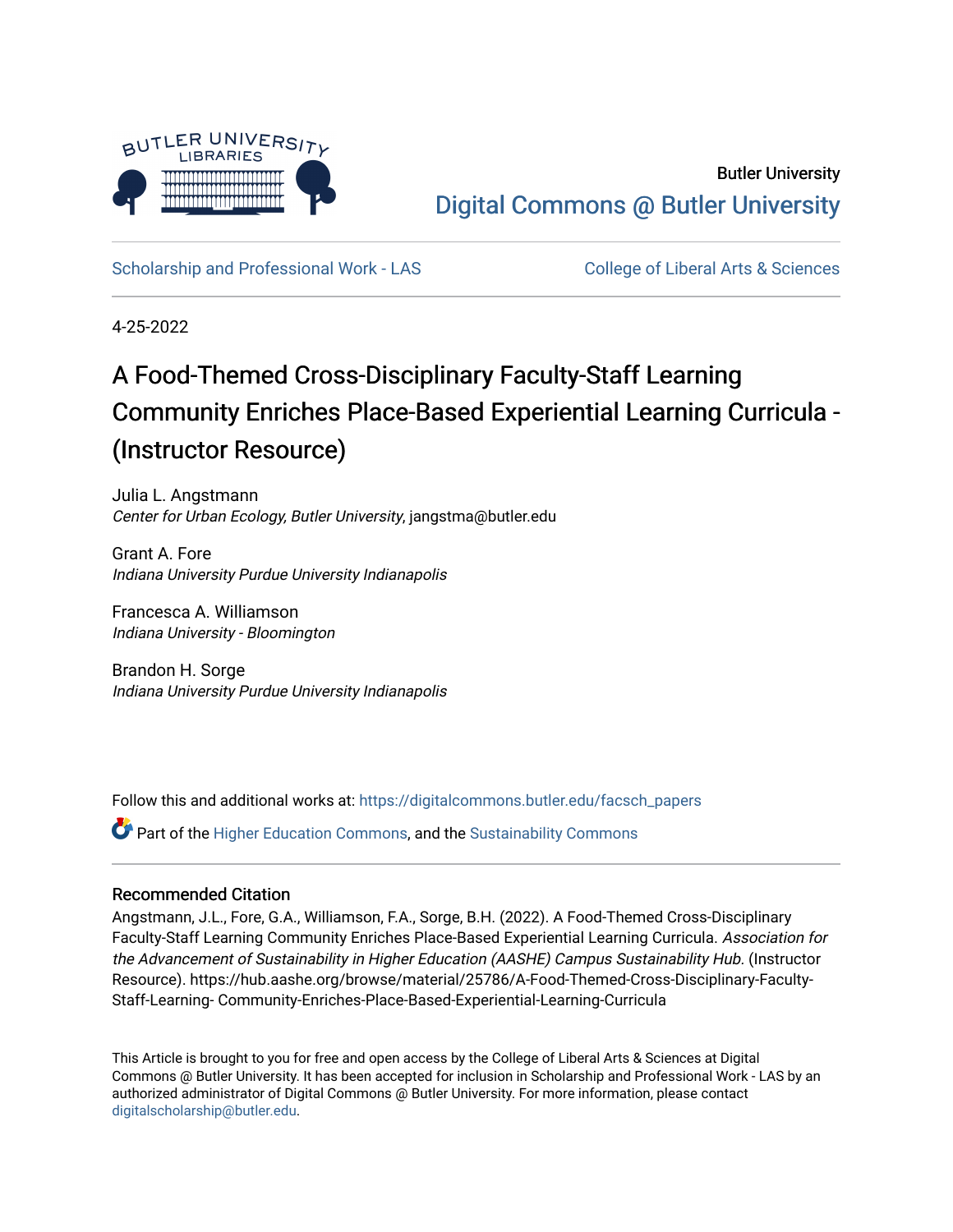#### **Introduction**

This document contains instructional resources to facilitate an 8-month Faculty-Staff Learning Community (FSLC) focused on learning and discussion to support the creation of campus farmsituated place-based experiential learning (PBEL) lessons that inspire place attachment, sustainability meaning making, environmental science literacy, and civic mindedness. *The development of this professional development resource is based upon work supported by the National Science Foundation under Grant Nos. DUE-1609219 and DUE-1915313.*

FSLCs are small multi-disciplinary groups of university faculty and staff that meet regularly to discuss a professional development topic of interest with an eye to the ultimate beneficiaries; students (Cox & Sorenson, 1999). The intentional inclusion of staff in the traditional Faculty Learning Community (FLC) format breaks down hierarchical silos, strengthens the academic community, creates opportunities for innovative living lab projects, and integrates curricular and co-curricular programming. In FSLCs, the facilitator is a member of the group that determines initial goals, but is guided by the interests and will of the group in final objectives and meeting topics (Cox, 2004). The primary goal of the FSLC curriculum presented here was to support faculty and staff in their efforts to create learning opportunities for students that enhance place attachment, sustainability meaning making of a place, environmental science literacy, and civic mindedness.

There were also two supplemental goals that were intended to support the achievement of the primary goal. These supplemental goals were to:

- 1. Build confidence as a cohort in the scholarship of teaching and learning by disseminating outcomes of the PBEL curricula and co-curricula as evidenced through academic presentations and publications (Richlin & Cox, 2004).
- 2. Establish campus farms as critical spaces for learning and collaboration that are integral to the lifeblood of the campus community, fostering long-term institutional support of these spaces (see Angstmann et al. 2022).

This FSLC curriculum uses a place-based experiential learning (PBEL) pedagogical framework. PBEL can be described as experiential learning set within a location to which learners may develop attachments and/or ascribe meaning (Angstmann et al., 2019). In experiential learning, knowledge is iteratively produced in a particular environment through an "experiential continuum" and is then reflected upon and reapplied to future experiences (Dewey, 2007, p. 45; Kolb & Kolb, 1999). This iterative process of a *concrete experience*, *reflective observatio*n of that experience, *abstract conceptualization* to explore the phenomenon of interest, and *active experimentation* to generate knowledge emulates the process of scientific reasoning to generate wonder, knowledge, and understanding of a particular topic (Angstmann et al., 2019, Figure 1).

Experiential learning undoubtedly occurs within a particular place and at a specific time. However, the attachments and meaning-making achieved by students may transcend the local places in which the learning experience occurred (Tuan, 1977). In fostering deeper connections to a local 'place', PBEL intentionally links local phenomena to global socio-environmental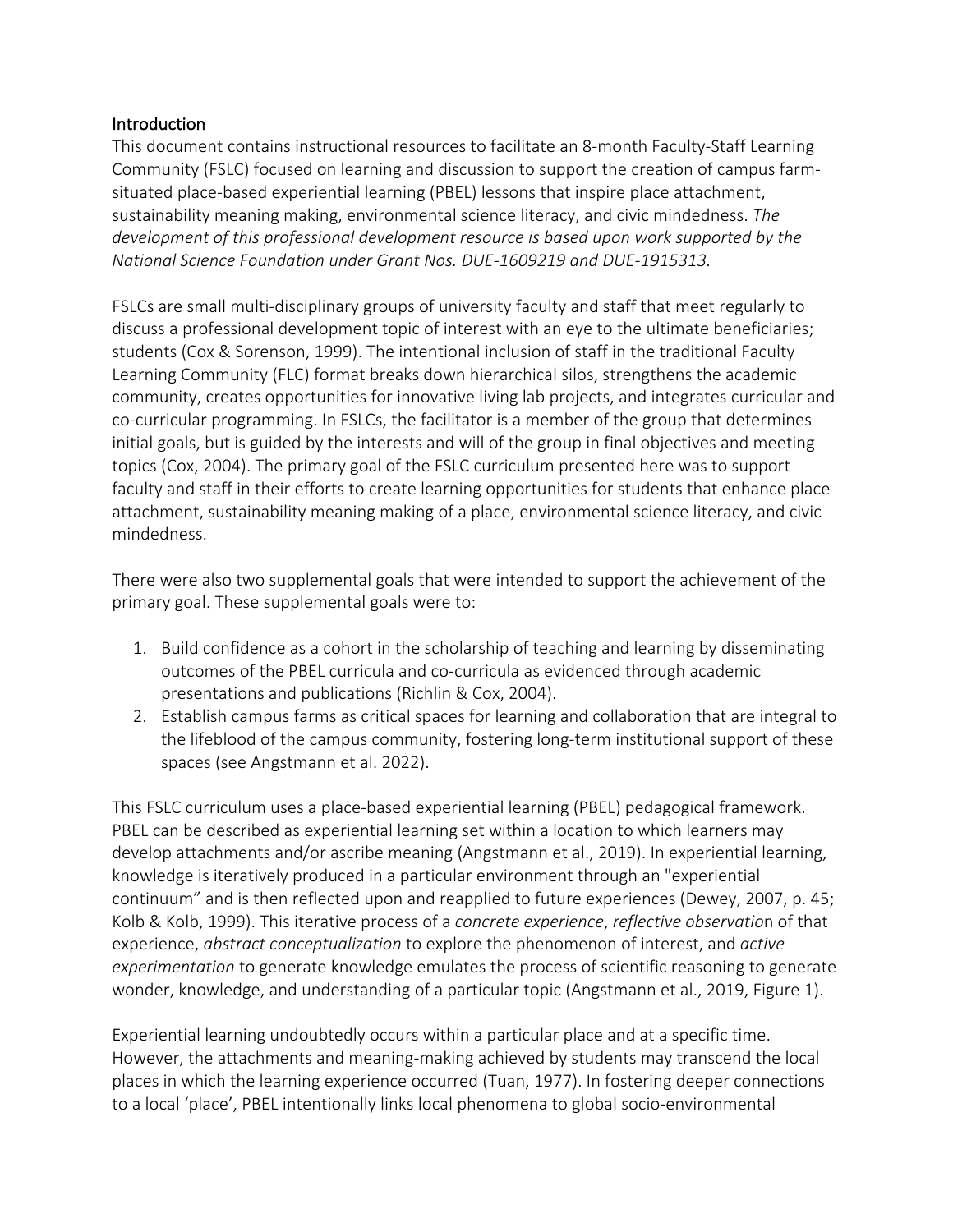problems (Gruenewald, 2003; Gruenewald & Smith, 2008) and facilitates the development of an ecological and communal identity (Gruenewald, 2003; Thomashow, 1996). All of this works to move students beyond the mere understanding of a phenomenon to a sense of responsibility, agency (Rodriquez, 2008), and civic mindedness (McInerney et al. 2011), all of which supports the cultivation of habits of civic action (Sobel, 2004; Stedman, 2002).

For this FSLC curriculum, the 'place' faculty and staff are learning to engage are college campus farms, which have experienced at least a 13-fold increase in number since 1992 to over 300 campuses, with 80% of these spaces less than 5 acres in size and 86% located on campuses with no agriculture school (AASHE, 2018; LaCharite, 2016). Campus farms—especially those at urban institutions—provide the rich interdisciplinary social context of urban and sustainable agriculture that spans the entire suite of social and physical sciences as well as non-STEM fields such as business, religious studies, and communications. Yet, the majority of these farm spaces are likely underutilized in the curriculum, engaging primarily with students majoring in agriculture or sustainability-related degrees and co-curricular programs (Galt et al., 2014; Parr, 2011). Expanding the curricular role of a campus farm beyond sustainability and agriculture courses increases collaboration among diverse faculty and staff. This expansion also upraises farm spaces as curricular resources while improving student outcomes related to environmental science literacy, place attachment, sustainability meaning making, and civic mindedness in STEM and non-STEM disciplines (Williamson et al., in press).

Successful implementation of PBEL can be challenging, because it requires an intentional and explicit linkage of local place-based phenomena to global economic, social, and environmental problems (Gruenewald, 2003; Gruenewald & Smith, 2008). However, with effective planning and implementation, PBEL pedagogies have the potential to encourage student agency through a "pedagogy of responsibility" (Martusewicz & Edmundson, 2005*,* p. 1), which supports the construction (as opposed to consumption) of knowledge through real-world experiences. This enables students to actively consider their civic role and its impact on broader society (McInerney et al., 2011; Smith, 2002). In fact, PBEL approaches have been shown to increase instructor and student enthusiasm and enjoyment (Dabbour, 1997; Lawson, 1995), to enhance perceived value of the learning experience to students (Graeff, 1997), and to positively impact student performance in content knowledge, course engagement, critical thinking skills, and civic mindedness (Ernst & Monroe, 2004; Gruenewald, 2003; Lieberman & Hoody, 1998; Sobel, 2004).

## **Objectives**

This FSLC is designed to facilitate the co-creation of an engaging and collaborative space where faculty and staff can explore farm-situated PBEL in practice, learn about the campus farm and its agroecology approach, and experience success in the development and implementation of PBEL curricular activities (i.e., modules).

As designed, the FSLC consists of eight meetings (plus a social event) over the course of one academic year. The FSLC is intended to meet nine learning objectives: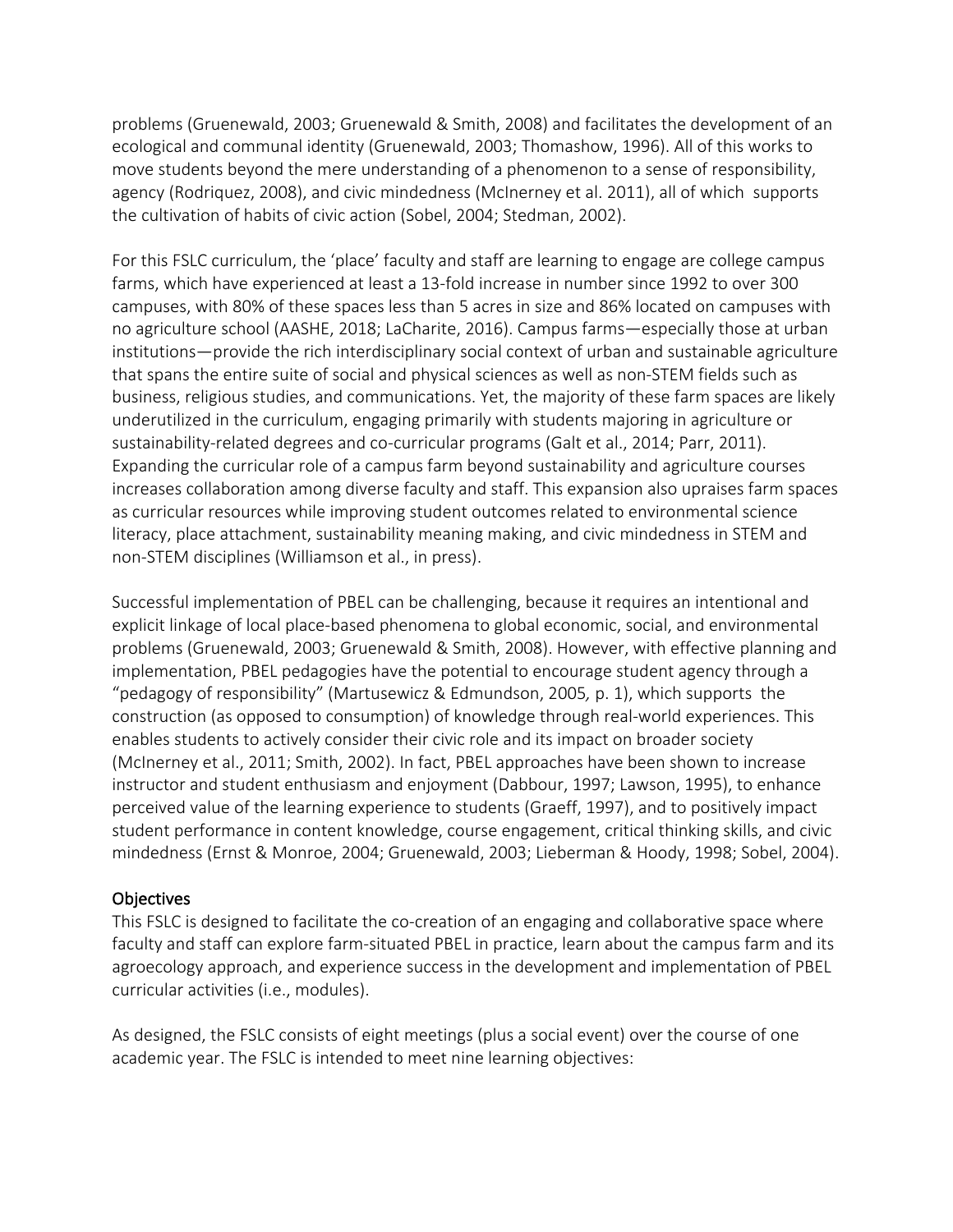- 1. Discuss the PBEL framework outlined in Angstmann et al. (2019) and identify student learning outcomes for course modules aligned with the framework.
- 2. Define and exemplify experiential and place-based education.
- 3. Compare and contrast modes of inquiry in different disciplines to construct an inquirybased learning approach in your class.
- 4. Explore the concept of 'place' and the meanings that individuals subscribe to particular spaces. Operationalize how students will be encouraged to identify diverse meanings of 'place' to motivate learning and civic engagement.
- 5. Describe the ideal characteristics of a professional in your discipline through Scholarly Identity Mapping and identify important values and ethics related to environment and society that you will model for your students.
- 6. Demonstrate how to conceptualize and unpack "experience" through a farm-situated PBEL activity that models reflection and integrate critical reflection and discussion into module plans.
- 7. Make use of the PBEL framework to design course curriculum and evaluate the extent to which your module plan and its execution follow the framework.
- 8. Formulate assessments that measure specific module student learning outcomes and analyze data to inform refinement of modules.
- 9. Present integration of learnings from FSLC into course to the project advisory board and peers for formative feedback.

Each learning objective is intentionally created to include two parts—a learning goal and an applied goal for further development of class modules (which may contain multiple lessons)—to reinforce ties between PBEL theory and application to a classroom setting. Each participant is asked to complete a curricular template at the end of the FSLC, with each learning outcome contributing to its completion throughout the year.

## Approach

In 2016 and 2019, the authors received National Science Foundation awards (DUE-1609219 and DUE-1915313) to 1) develop and implement a cross-disciplinary program of PBEL course modules using a civically-engaged space, such as a campus farm, as a place of inquiry, discourse, and community engagement and 2) measure impacts to faculty and staff collaboration and student environmental science literacy, scientific reasoning, place attachment and meaning, and civic mindedness. From 2016-2018, four participants from biology, chemistry, and environmental studies disciplines created and piloted 4-6 week PBEL modules for one of their courses. Learning from the pilot grant resulted in the development of the FSLC to further support PBEL curricular development for the four pilot participants and five new participants on the 2019 grant award in business, communications, pharmacy, religious studies, and education.

The FSLC was offered in the 2019-20 academic year as part of an ongoing FSLC initiative offered by the Office of the Provost. In addition to the FSLC facilitator and nine grant participants, additional applications to participate were solicited and reviewed through the Provost's office. This led to the participation of four additional participants in the fields of sustainability, art history, political science, and peace studies.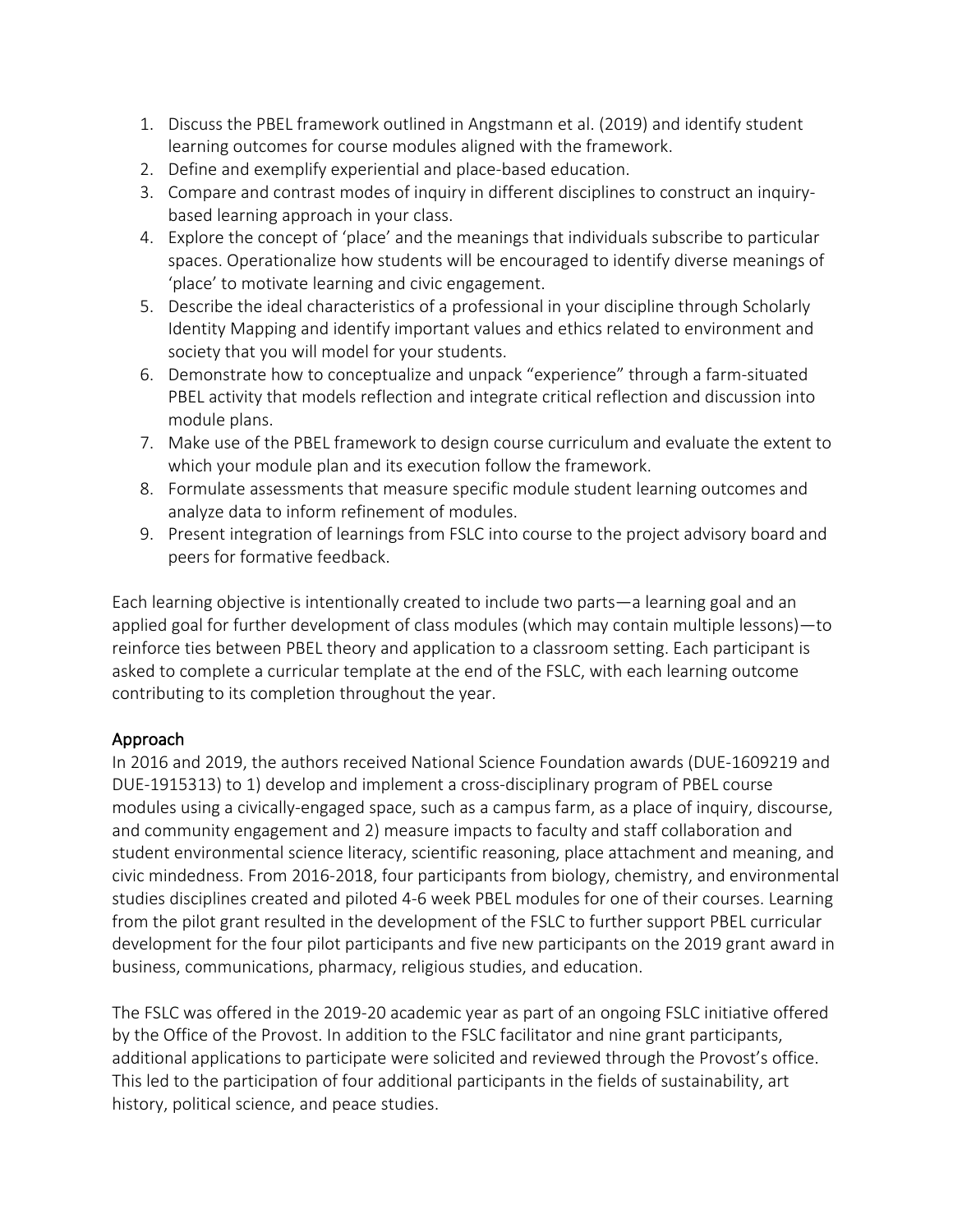To reinforce engagement with the theoretical principles and applications of the FSLC's learning outcomes, every meeting has *pre-work* to prepare participants to discuss theory through readings and reflections and *post-work* to reflect, consolidate, and apply learnings into course modules (see "module development goals" in Table 1). The Canvas learning management system (Canvas LMS, Instructure) is used to submit pre- and post-work for other FSLC participants to view and discuss, share resources, and provide feedback on modules. Each FSLC meeting is 2 hours in length, except meeting six, which is a 6-hour field trip and workshop led by Patti H. Clayton, PHC Ventures, www.curricularengagement.com (see details under Meeting 6). PBEL design principles are used to create FSLC meeting activities to, position participants as both students and instructors.

| <b>Meeting</b> | <b>FSLC Topic(s)</b>                    | <b>Module Development Goals</b>      | LOs    |
|----------------|-----------------------------------------|--------------------------------------|--------|
| 1              | Introductions, Course Module            |                                      | 1.     |
|                | Presentations, PBEL Theory              |                                      |        |
|                | Discussion                              |                                      |        |
| $\overline{2}$ | Modes of Inquiry                        | Question/problem and methods         | 2., 3. |
| 3              | 'Place'                                 | Strategies to connect local place to | 2., 4. |
|                |                                         | global contexts                      |        |
| 4              | <b>Scholarly Identity Mapping</b>       | <b>Student Learning Outcomes</b>     | 1., 5. |
| 5              | Social Event                            |                                      |        |
| 6              | Using Reflection to Unpack              |                                      | 6.     |
|                | Experience                              |                                      |        |
| $\overline{7}$ | Student Assessment, Incorporating       | Module Assessments                   | 8.     |
|                | <b>Critical Reflection into Modules</b> |                                      |        |
| 8              | Class Project and Activities            | Module Plan drafts                   | 7.     |
|                | Workshopping                            |                                      |        |
| 9              | Module presentations                    | Module Plan Feedback                 | 9.     |
| 10             |                                         | Final Module Plans Completed         |        |
| Mid- and       | Implementation check-in                 | Ongoing curricular refinement        | 8.     |
| end of-        |                                         |                                      |        |
| semester       |                                         |                                      |        |

Table 1. Schedule for the FSLC curriculum, including topics, module development goals, and FSLC learning outcomes.

Now, we turn to a detailed description of each meeting. These descriptions contain information that a facilitator would need to run each FSLC meeting. Each description contains sections detailing pre-work, session work, and post-work.

Meeting 1: Introductions, Course Module Presentations, PBEL Theory Discussion PBEL articulates situated learning with a meaningful interdisciplinary location and has been shown to increase instructor and student enthusiasm and enjoyment (Dabbour, 1997; Lawson, 1995), enhance perceived value of the learning experience to students (Graeff, 1997), and positively impact student performance in content knowledge, course engagement, critical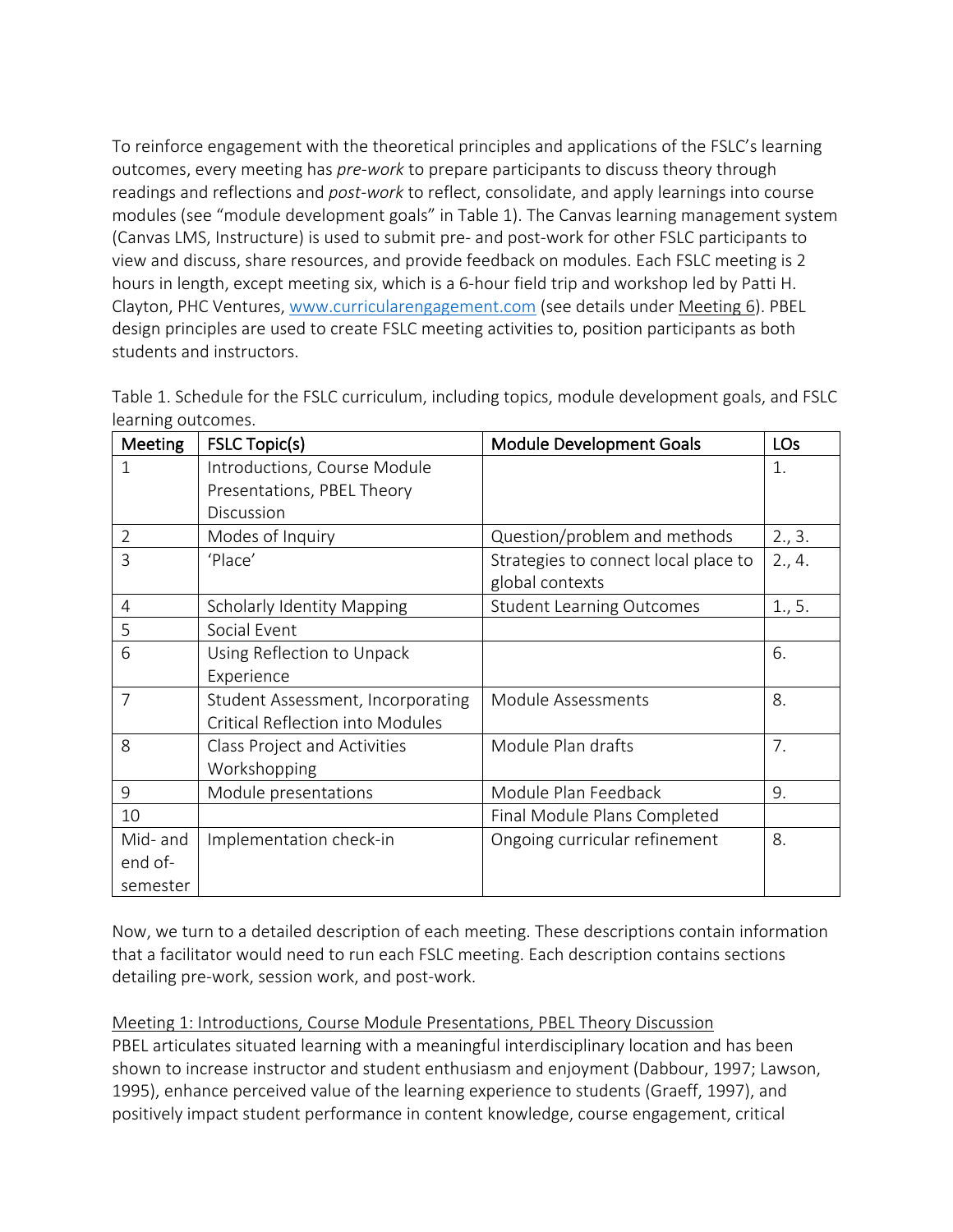thinking skills, and civic mindedness (Ernst & Monroe, 2004; Gruenewald, 2003; Lieberman & Hoody, 1998; Sobel 2004).

#### *Pre-Work*

Prior to the FSLC meeting, participants are tasked with 1) watching the video "Experiential Learning: How We All Learn Naturally" (2015), 2) reading Angstmann et al. (2019), McClennen (2016), and Miller (2019), 3) identifying 2-3 course approaches they want to change, and 4) preparing a 3-5-minute chat about how they might incorporate a farmsituated PBEL approach in their class.

#### *Session*

The first meeting begins with introductions. Each participant is asked to talk about the course in which they are considering incorporating 'food' as a context for disciplinary learning, a challenge or concern in their class that they want to address, why they are interested in 'food' as a unifying pedagogical context, and beginning ideas for experiential projects they might conduct in the class to address their challenges or concerns. The group then establishes norms for the FSLC. The FSLC Learning Objectives and the meeting timeline are reviewed. Participants should be assured that the FSLC is not meant to be an add-on of more content, and that their disciplinary and teaching expertise is needed to enhance FSLC learning. For the remainder of the session, participants complete multiple activities centered around experiential learning and 'place' (Table 2).

## *Post-Work*

Table 2.

On a Canvas discussion page, participants are asked to add bios, descriptions of their course and module ideas, and why they think this approach may improve their course.

| <b>Topic</b>                            | Activity   | Description                                                                                                                                                                                                                                                                                                                                  |
|-----------------------------------------|------------|----------------------------------------------------------------------------------------------------------------------------------------------------------------------------------------------------------------------------------------------------------------------------------------------------------------------------------------------|
| Experiential<br>education<br>definition | Pair-share | Pairs provide different quotes about experiential learning from<br>the literature (Association of Experiential Education, n.d.;<br>Breunig, 2005; Kolb, 2015; Lewis and Williams, 1994), identify<br>key characteristics of experiential education, and regroup to<br>create a working definition of experiential education for the<br>FSLC. |
| Experiential<br>learning<br>theory      | Discussion | The Kolb (1984, p. 41) quote, "Knowledge results from grasping<br>and then transforming experience", is discussed as well as<br>Dewey's Experiential Continuum (Dewey, 1938, p 33) and Kolb's<br>four learning modes of experiential learning and how they<br>manifest in their classes (Kolb 1984, p. 41).                                  |
| Experiential<br>learning<br>application | Mapping    | A figure showing how planned experiences can be imbedded in<br>the experiential learning cycle (New Zealand Ministry of<br>Education, 2004, first figure) is reviewed and participants mapp<br>an existing or potential class experience onto this figure.                                                                                   |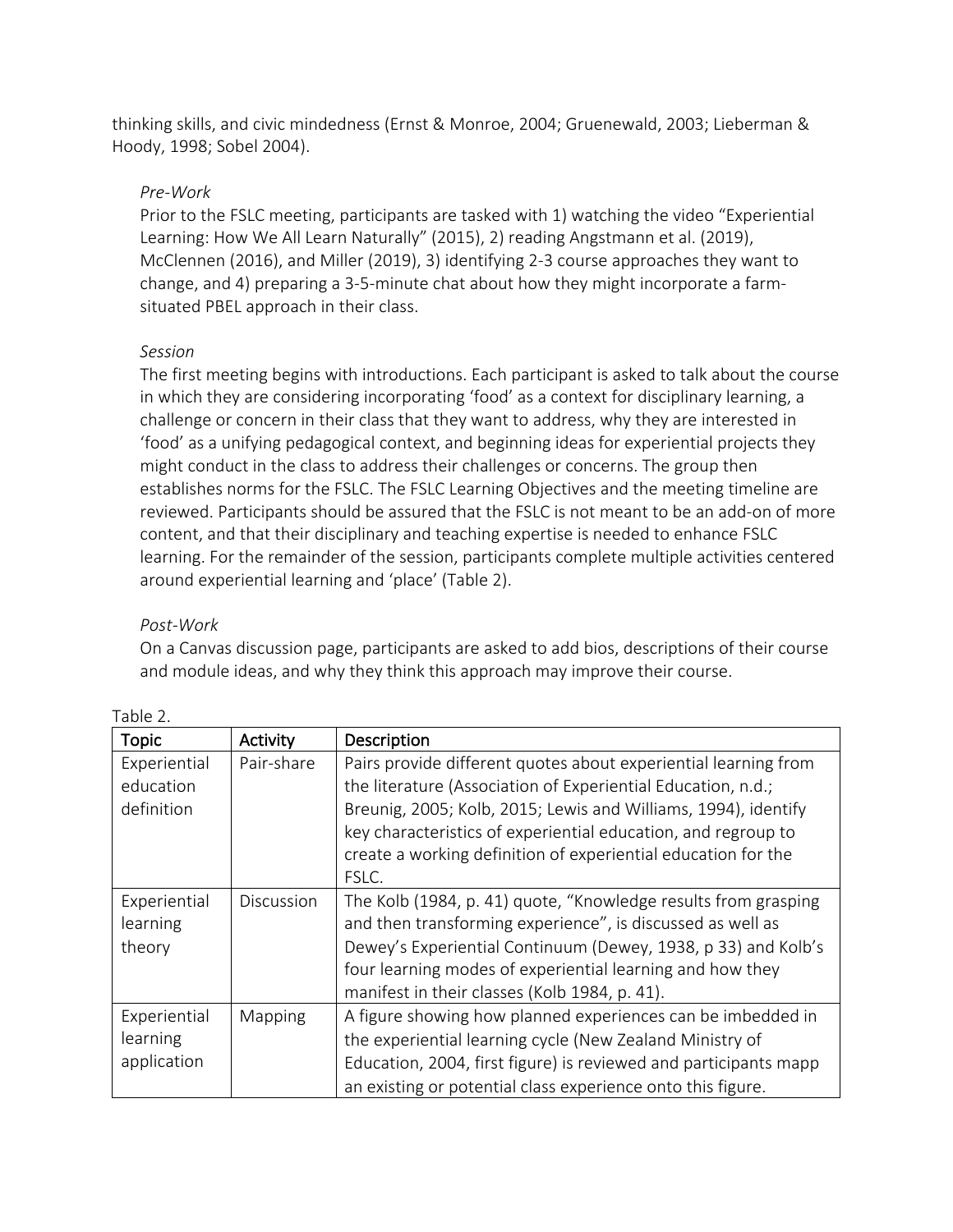| Experiential | Pair-share  | The Spiral of Experiential Learning figure (Kolb & Kolb 2009,        |
|--------------|-------------|----------------------------------------------------------------------|
| learning     |             | figure 4, p. 310, modified from New Zealand Ministry of              |
| impact       |             | Education, 2004) is discussed using the prompt What aspect of        |
|              |             | the figure do you think is most important in determining whether     |
|              |             | a student gains civic mindedness and intent to act?                  |
| 'Place'      | Think-share | Participants are asked to think-share on the idea of 'place'. How    |
| definition   |             | does one define place? How does this differ from space or            |
|              |             | location?                                                            |
| 'Place'      | Pair-share  | BurrenBeo Trust (2018) figure is used to interpret and deepen        |
| definition   |             | understanding of place. How, if at all, has your definition of place |
|              |             | changed as a result of viewing this figure? How can one connect      |
|              |             | a local space to the broader domain to which that space              |
|              |             | belongs?                                                             |
| 'Place'      | Pair-share  | Participants select three design principles from the place-based     |
| application  |             | education design principles infographic (Getting Smart, 2017, p.     |
|              |             | 10) and brainstorm how they may be operationalized in their          |
|              |             | food curriculum.                                                     |
| 'Place'      | Think-share | "Place-Based Education can serve as a framework to connect           |
| impact       |             | learning models, increase the power of our educational system,       |
|              |             | and serve as the foundation for a thriving democracy."               |
|              |             | (McClennen, 2016). How would a farm-themed PBEL module in            |
|              |             | your class connect with your existing learning models, improve       |
|              |             | student learning outcomes, and serve to further civic                |
|              |             | mindedness?                                                          |
| 'Place' and  | Discussion  | Figure 1 from Angstmann et al. (2019) is used to connect             |
| experiential |             | experiential learning to 'place'.                                    |
| learning     |             |                                                                      |

## Meeting 2: Modes of Inquiry

Using PBEL to address local problems helps us develop coherency in how we approach broader societal problems. Coherency in inquiry-based approaches and their language are integral to addressing current and future societal problems that need interdisciplinary approaches.

## *Pre-Work*

Participants review the rules for the inquiry-based cooking game (see below), read Scotland (2012), and read their peers' Meeting 1 post-work discussion posts on the Canvas page. They are also tasked with designing a flow chart that details what the process of inquiry looks like in their respective disciplines.

## *Session*

Participants partake in a gamified form of inquiry similar to the TV show Chopped (Food Network, 2009). Teams of 3-4 participants harvest 2-3 mystery ingredients from the campus farm and are tasked with creating a dish from farm-harvested produce (and other provided staple ingredients). Each team has access to the same ingredients. This activity is tied to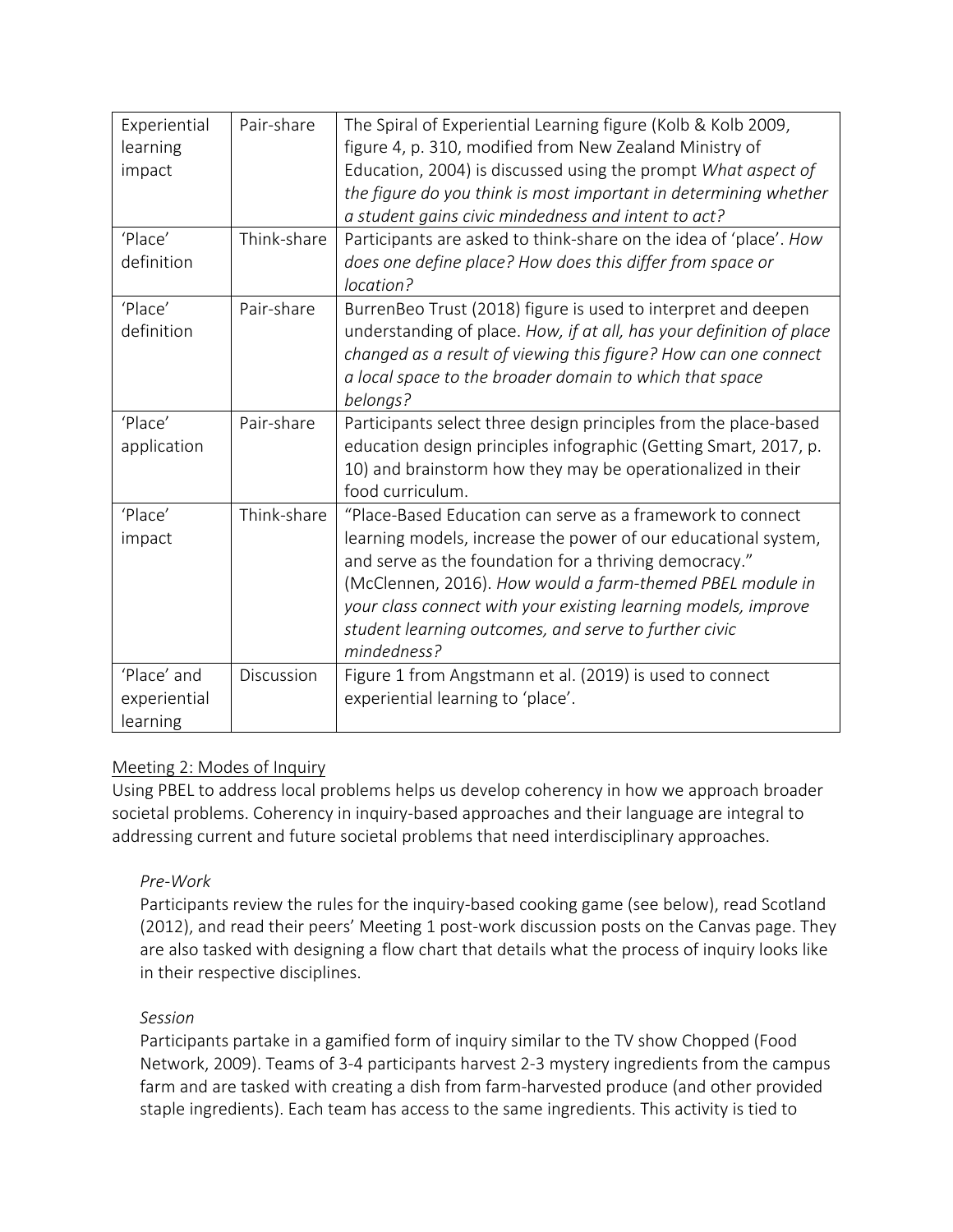reflections and discussion around modes of inquiry in the activity and in different disciplines with the goal of creating a shared understanding of the basic stages of inquiry. Each participant then map their discipline's flow chart onto the experiential learning framework (figure 1, Angstmann et al., 2019) to create a common language of inquiry within the group. More details on this activity can be found in Appendix A.

#### *Post-Work*

Participants journal using the prompts: *What question or a problem are your students going to research or address? And what methods will they use? How does this approach use inquiry?* and *Write down one question you have about the science of urban agriculture or ecology based upon your experience harvesting on the farm. Note what aspect of the farm experience inspired that question. Research the question and write down the answers that you find* (This exercise was used meeting 6).

#### Meeting 3: 'Place'

Inquiry through experiential learning is a function of the environment in which it occurs. Pedagogical strategies that transcend a physical location to create a socially constructed local 'place' to which students can become attached and make meaning is imperative to linking local and global phenomena, developing an ecological and community identity, and fostering civic mindedness to evolve habits of civic action (Gruenewald, 2003; Smith, 2002; Stedman, 2002; Thomashow, 1996)

#### *Pre-Work*

Participants read McInerney et al. (2011), use a situated sustainability meaning making (SSMM) instrument developed for this study (see Appendix B; Sorge et al., 2022; Williamson et al. in press), and complete journal responses to prompts that help them identify sustainability "meanings"—focused upon the three pillars of sustainability: environment, economy, and equity (Purvis et al., 2019)—that they ascribe to the campus farm.

Journal prompts include: *Describe why each meaning matters to you. How, if at all, does each meaning connect to one or more of your personally held values? Name a different place (need not be related to agriculture and can be anywhere in the world) that you have experienced that also holds that meaning for you. Describe those other places and your key experiences within those places. Why, if at all, do you think you ascribe similar meanings to each of those places and to the campus farm? Select one of the meanings that you described, think of the opposite of that meaning, and a place that, to you, embodies the opposite of that meaning. Describe why.*

#### *Session*

Through discussions using the pre-work, participants unpack the concept of 'place' as formed by personal experience and explore how one specific location may evoke particular meanings based upon personal experiences. Then, a think-group-share activity is completed where each pair is provided a picture of a famous landmark and asked to write down the meanings they ascribe to the place. The facilitator then adds other documented place meanings for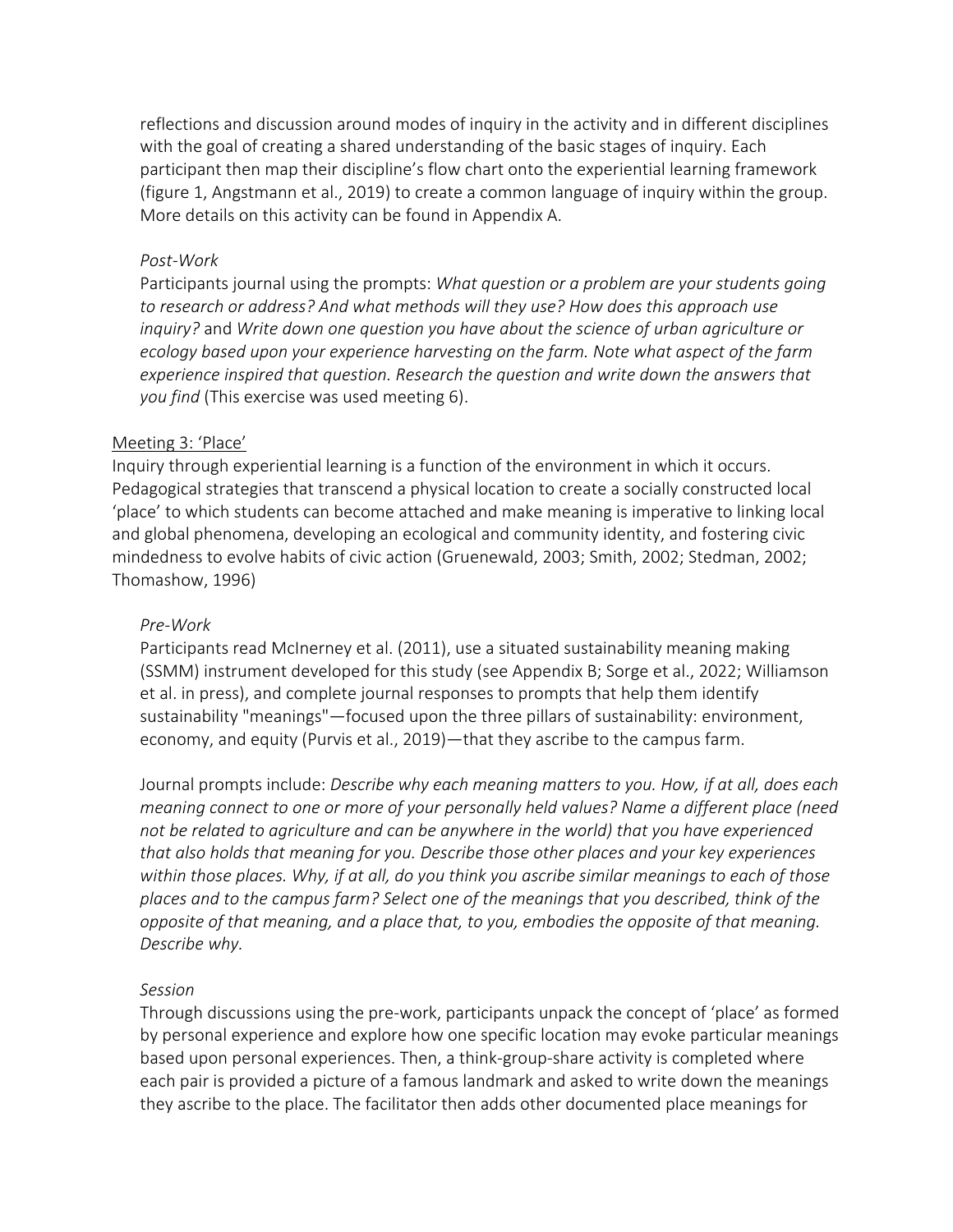each landmark using quotes from a diverse selection of widely known individuals or groups (see Appendix C). A discussion closed the meeting, using the prompts *How can consideration of diverse meanings of place be operationalized in your own classes? What approaches/tools can be used to encourage students to think about what meanings they subscribe to the campus farm or other urban farms? How can the recognition of personal place meaning be used to inspire students to connect their course learnings to change/civic action?*

#### *Post-Work*

Participants journal using the prompts: *What specific approaches or assignments will you utilize in your class to encourage students to think about what personal meanings they subscribe to the farm space in which they are learning? How will you help students connect their personal meanings for these places, to larger local and global issues, and how their discoveries in class can be used to direct personal and professional civic action? How will you help students connect their classroom experience with and personal meanings subscribed to urban farming to a global context of issues?*

#### Meeting 4: Scholarly Identity Mapping

Scholarly Identity Mapping (SIM) is a meaning-making process where participants reflect upon and schematically represent their professional identity, value, and the "public purposes" of their work (Price, 2018). The goal of this exercise is for participants to interrogate how their values are interwoven in their work (even if they are an "objective" scientist) and to identify and articulate these values as well as the civic and community contributions of their disciplines.

#### *Pre-Work*

Participants are asked to read and answer a couple of refection prompts related to two papers: *The Heart of Teacher: Identity and Integrity in Teaching* (Palmer, 1997) and *Socially Responsible Science is More than 'Good Science'* (Bird, 2014). These papers focus on exploring what good teaching and science looks like and the values that guide those practices of professional exceptionalism.

#### *Session*

During the session participants are asked to complete a 30-minute pre-mapping exercise where they identify 3-4 professional values (e.g., accuracy, justice, objectivity, etc.), 2-3 descriptors of their profession (e.g., scholar, organizer, administrator, etc.), and 2-3 public purposes of their work. They are then challenged to cite 2-3 specific examples that show how their work engages with their values and brings them closer to achieving the public purposes of their work. This information was then organized within a graphic map template. Both the pre-mapping exercise prompts and the Scholarly Identity Map template can be found in Price (2018).

#### *Post-Work*

No post-work is assigned for this session.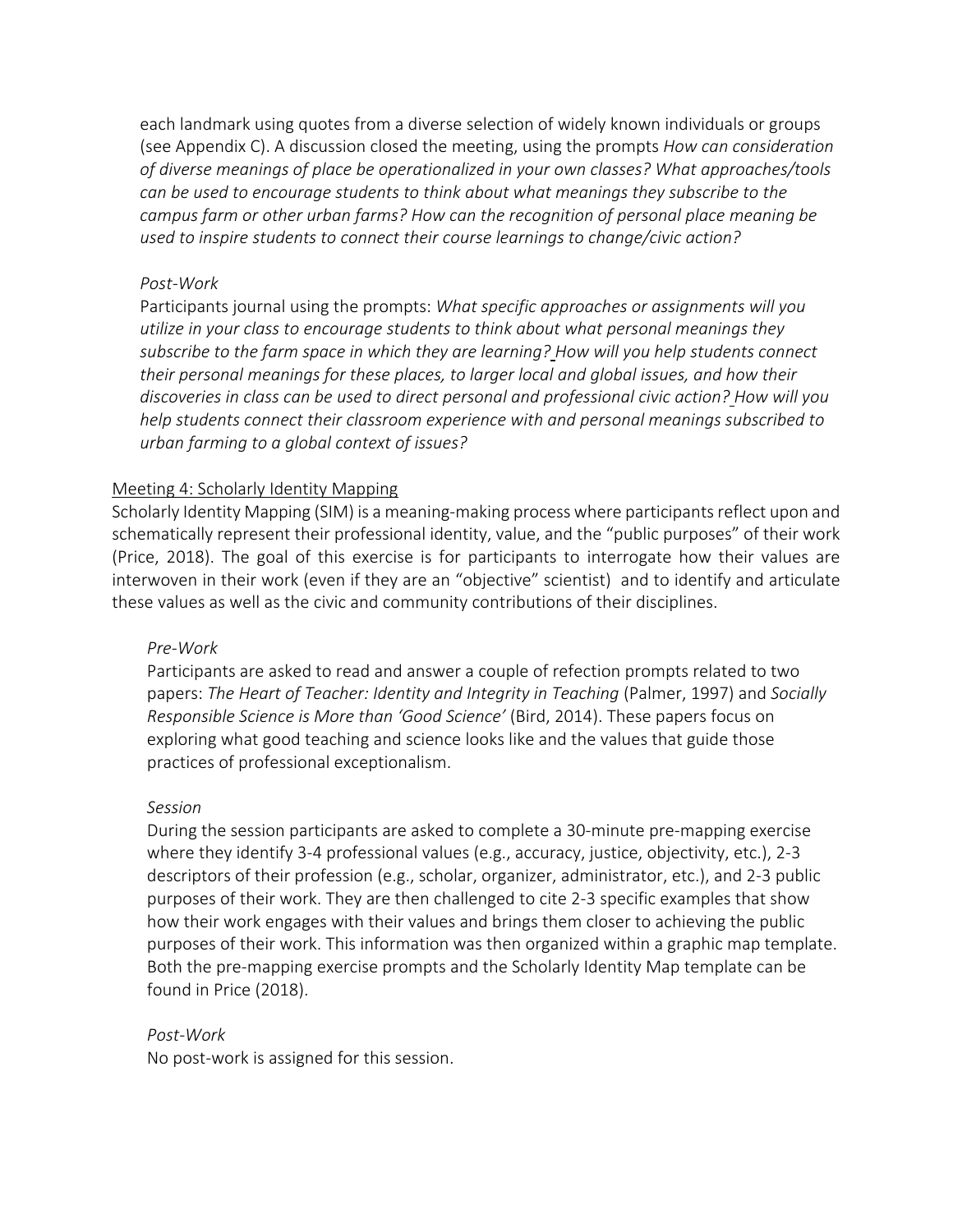#### Meeting 5: Dinner/Social

A dinner and informal discussion facilitates reflections on past FSLC meetings and conversations about agriculture and food system challenges.

#### *Pre-Work*

Participants are asked to read IPES-Food (2016) and McClintock (2010) prior to the dinner to stimulate learning about agriculture and food system challenges as well as to consider diversified farming as a potential solution to those challenges.

#### *Session*

Facilitator uses general prompts or questions to spur Informal discussions of past FSLC meetings and the papers throughout the social dinner.

#### *Post-Work*

No post-work is assigned for this session.

#### Meeting 6: Using Reflection to Unpack Experience

Critical reflection is an intentional process that helps one test the validity and appropriateness of their personal assumptions and beliefs by articulating questions, confronting bias, examining causality, putting theory to practice, and identifying systemic issues. Critical reflection is a process that deepens, personalizes, and animates learning.

#### *Pre-Work*

The following readings are assigned: Ash & Clayton (2009) and Kniffin, Priest, Clayton (2017). Participants are also asked to complete a pre-experience critical reflection focused on the meanings and significance they ascribe to "farms". Reflection prompts challenge participants to describe their image of a "farm" and explore how that image is tied to their prior experiences. They are also prompted to imagine what both the campus farm and the industrial farm will look like and how, if at all, those imaginings are different from their original image of a "farm". Next, participants are asked to select from a series of quotes about nature from diverse authors, the one that most and least resonated with them and reflect upon why (Appendix D).

#### *Session*

The full-day workshop, facilitated by Patti Clayton during our implementation, begins with a presentation on the basics of critical reflection and then group work to brainstorm the incorporation of critical reflection into courses. Then, participants travel to and tour a 6,000 acre industrial farming operation and a 1-acre diversified operation (i.e., the campus farm). During the tours, participants are asked to take pictures during each farm tour that, for them, represent "sustainability". These photos are used during the seventh FSLC meeting.

During lunch at the university cafeteria, participants complete a food inventory exercise where they discuss where their chosen food items came from and the types of farms at which they are grown (info was provided by dining services partner prior to the workshop).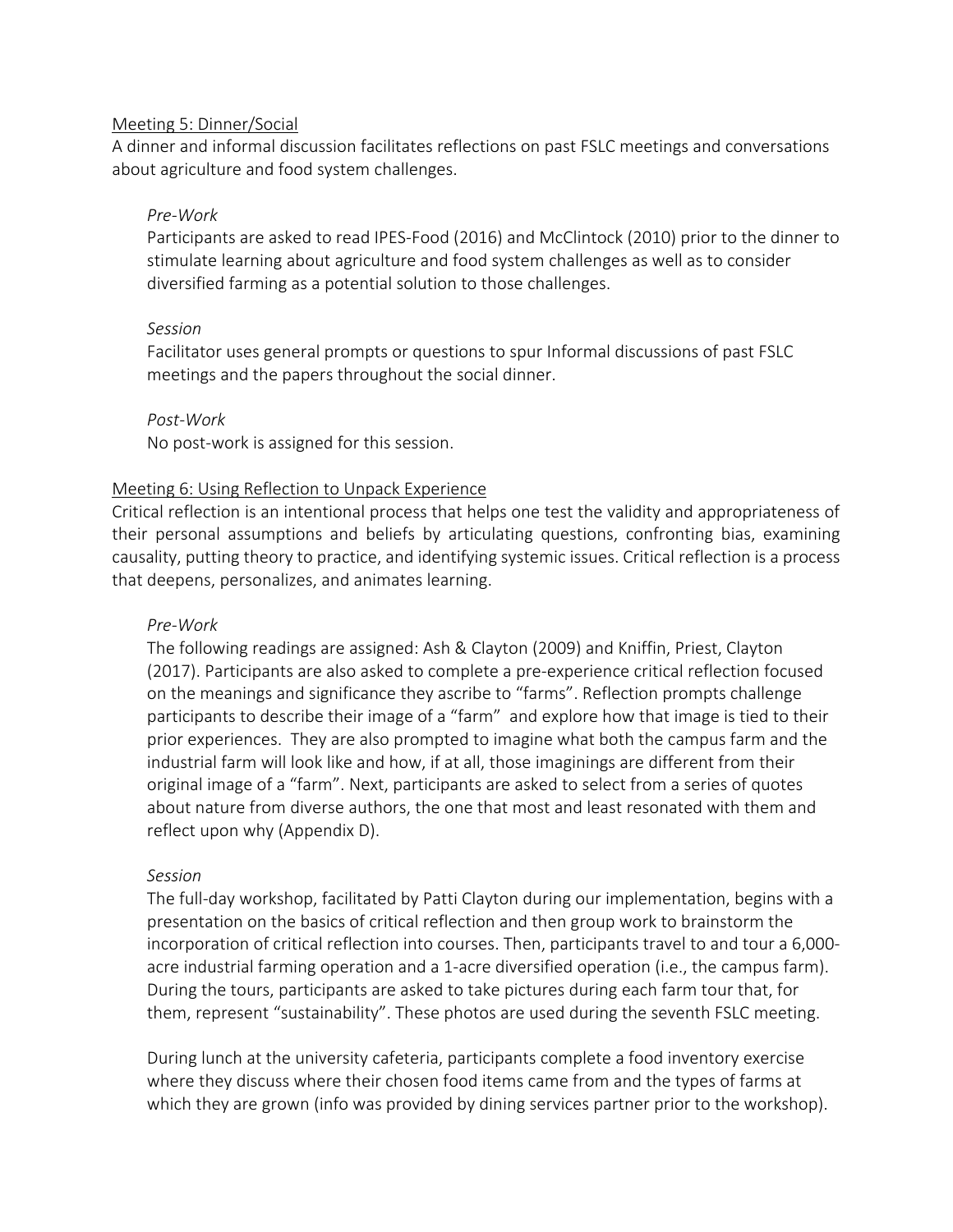After lunch, the group uses Ash and Clayton 's (2009) DEAL model of critical reflection to Describe and Examine their experience of the farm tours through multiple lenses.

#### *Post-Work*

After the workshop, participants complete the final phase of DEAL: Articulate Learning. They do this by completing, posting, and discussing responses to the prompts: *"I learned that..."*, *"I learned this when..."* ,*"This learning matters because..."* , and *"In light of this learning I will..."* (Ash and Clayton, 2009, pg 46).

## Meeting 7: Learning Goals and Backward Course Design

Backward course design begins with well-defined learning goals that contain specific and measurable language. Once learning goals are clearly defined, the instructor can then identify effective activities and appropriate assessments that are aligned with cognitive, affective, and psychomotor learning processes.

## *Pre-Work*

Participants are asked to read two resources from the Center for Innovative Teaching and Learning at Indiana University (2019): 1) Backward Course Design (https://citl.indiana.edu/teaching-resources/course-design/backward-coursedesign/index.html) and 2) Developing Learning Outcomes: https://citl.indiana.edu/teachingresources/course-design/developing-learning-outcomes/index.html. Participants are also asked to bring the syllabus for the course in which they plan to implement the farm-situated PBEL curriculum.

## *Session*

Participants discuss and identify characteristics of specific and measurable learning goals and apply them to refine existing and/or create new learning goals for their course that are aligned with the farm-situated PBEL pedagogical framework. Participants then brainstorm specific activities that accomplish their learning goal(s) and are aligned with cognitive, affective, and psychomotor learning processes.

Mapping learning goals: What -- -- -- How -- -- -- Why PBEL Framework =The How

Participants are reminded that the primary goals of their participation in the farm-situated PBEL workshop are to:

- 1. Co-create context and place via an **introductory lesson** (remember, understand)
- 2. Establish an inquiry-driven project (analyze, evaluate, create)
- 3. Have students communicate results on an inquiry-driven project, preferably outside of a classroom setting (create).
- 4. Utilize critical reflection (e.g., DEAL framework) to scaffold learning throughout the entire module.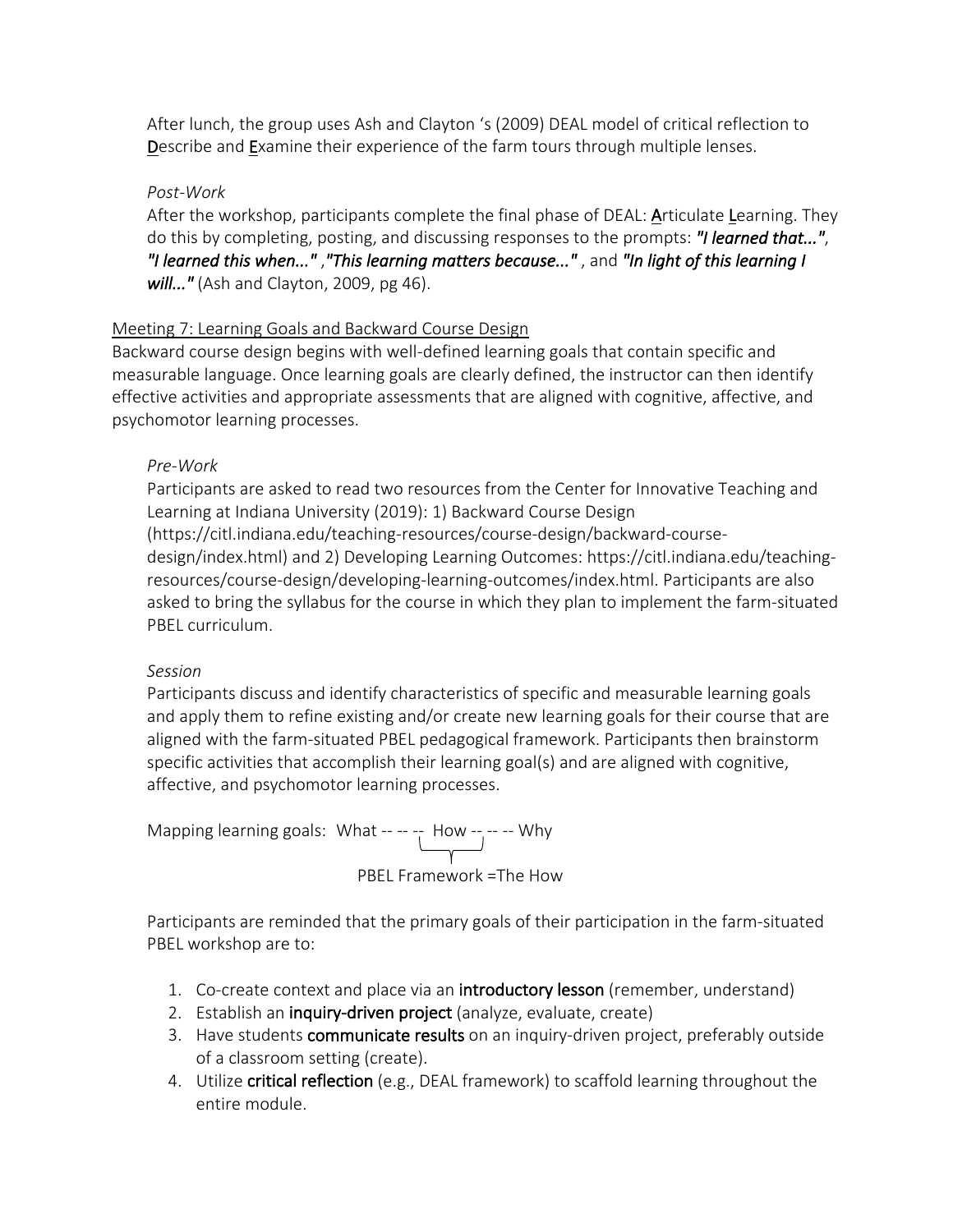#### *Post-Work*

Participants finish mapping their course activities that have been aligned with course learning goal(s). They are also challenged with identifying potential assessment(s) for each learning goal. Each participant brings their final module plan to the next meeting.

#### Meeting 8: Student Assessment, Incorporating Critical Reflection into Modules

As mentioned before, critical reflection is an approach used to make learning visible to students by facilitating meaning making of an experience. Critical reflection can be used as a form of student assessment: assessment *as*learning, assessment *for* learning, and assessment *of* learning. In other words, critical reflection and other forms of assessment, if planned carefully, can help students understand their own learning, involve students in the learning process by allowing them to monitor their own progress, and provide evidence of student learning aligned with learning goals, respectively.

## *Pre-Work*

Using a provided example, participants are asked to select a photo from each farm – taken during the Meeting 6 field trips – that represents a facet of sustainability and then to complete a Photovoice reflection using SHOWED questions (Figure 1, Hergenrather et al., 2009).

| • Discuss each photo<br>using the SHOWED<br>questions:<br>1. What do you see<br>here?<br>2.<br>What is really<br><b>Happening here?</b> | 1. Two pieces of equipment used on an industrial<br>monoculture and local diversified farm. Continue with<br>thick description<br>2. The largest piece of equipment on the campus farm<br>is a small greenhouse (cost \$50,000), used to grow a<br>variety of starts. One of the largest pieces of<br>equipment on the industrial farm is a very large tractor<br>(cost (\$500,000) that also required a huge<br>barn/warehouse for storage. Continue connecting the<br>deeper phenomena behind the photos |
|-----------------------------------------------------------------------------------------------------------------------------------------|------------------------------------------------------------------------------------------------------------------------------------------------------------------------------------------------------------------------------------------------------------------------------------------------------------------------------------------------------------------------------------------------------------------------------------------------------------------------------------------------------------|
| How does this relate<br>3.<br>to Our lives?<br>Why does this<br>4.<br>condition Exist?                                                  | 3. Industrial farmers require enormous capital<br>investments to grow feed corn that doesn't go directly<br>to humans. Diversified farms focus more on human<br>investments. Continue reflecting on how large<br>investments impact farmer livelihoods/worker rights<br>4. Remark on histories that established the                                                                                                                                                                                        |
| 5.<br>What can we Do<br>about it?                                                                                                       | development of these two approaches<br>5. Consider how the negative impacts to our lives can<br>be minimized                                                                                                                                                                                                                                                                                                                                                                                               |

Figure 1. Example photovoice critical reflection using the SHOWED model from Hergenrather et al. (2009).

Participants are also asked to listen to Episodes 5 and 6 of The New York Times 1619 podcast series (Hannah-Jones, 2019) and to bring their draft module plan including, at a minimum, their module learning goal(s), their module activities, and their course syllabus.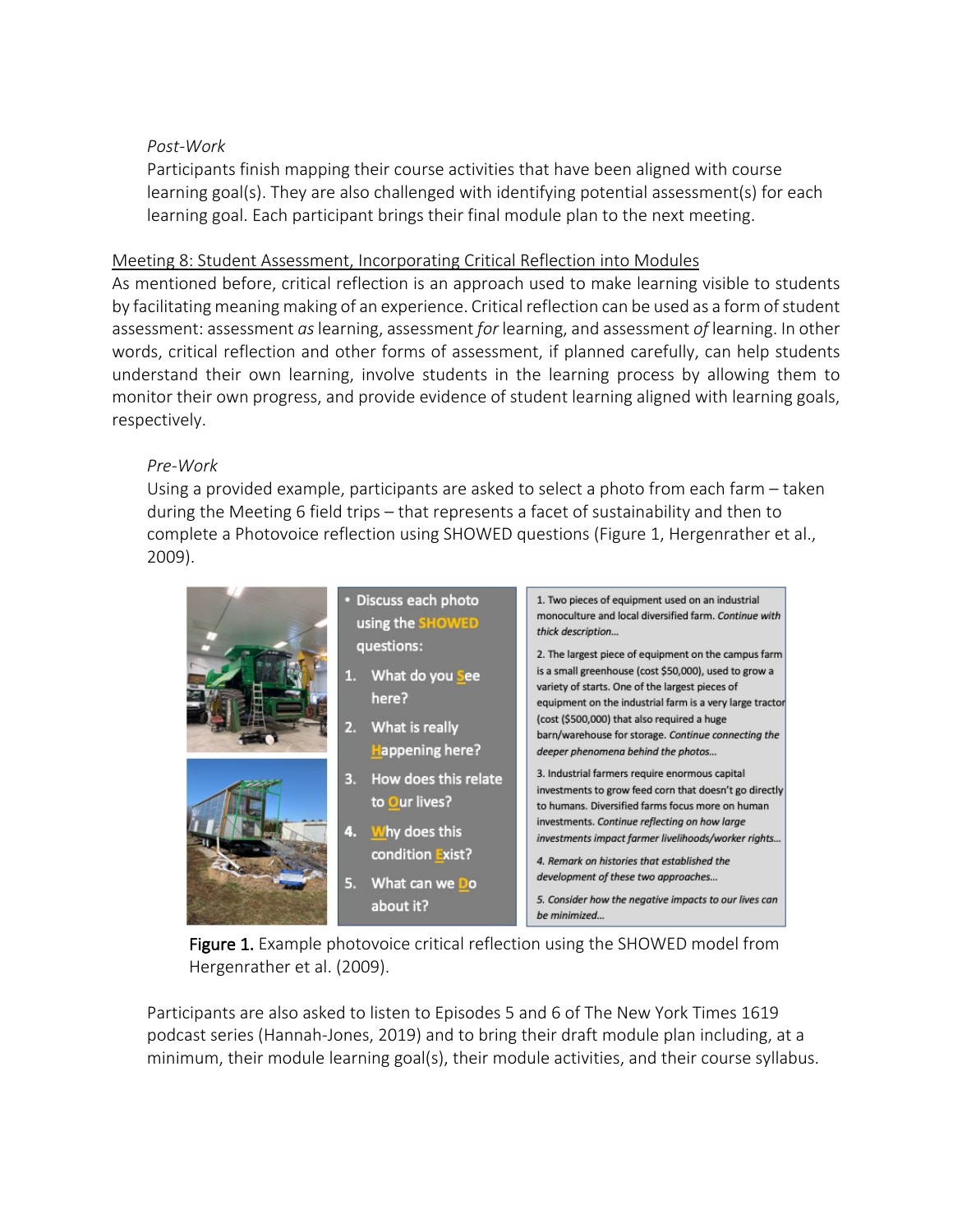#### *Session*

FSLC participants share and discuss their photovoice critical reflections. Groups then complete critical reflections on the 1619 podcast episodes using the DEAL framework. Participants then discuss how critical reflection could be implemented in their courses.

In the second half of the meeting, assessment *as*, *of*, and *for* learning are presented and participants work in small groups to begin brainstorming the types of assessments, including critical reflection, that they will utilize in their farm PBEL modules. In other words, they are challenged to think through, for each activity: How will it create learning? How will student know they are learning? How will you assess learning?

#### *Post-Work*

Participants continue to work on their final farm-situated PBEL module plans and schedule a time to present their final plans to the broader campus.

## Meeting 9: Class Project and Activities Workshopping

This meeting is reserved for workshopping the final PBEL module plans and scheduling a time to present their final plans to the broader campus. Participants were provided a lesson-plan template to think through their modules that are aligned with PBEL principles (Appendix E).

## Significance and Conclusion

Faculty-staff learning communities are important practices for fostering collective efficacy among faculty who want to use new teaching strategies. Building a community of practice around a specific pedagogical approach breaks down hierarchical and disciplinary silos, strengthens the academic community, and creates opportunities for innovative living lab projects. Centering this community of practice around a centralized theme—in this case, food and farming—enhances cross-disciplinary thinking and collaborations to create unique pedagogical approaches and increased learning outcomes for students. For example, the farmsituated place-based experiential learning FSLC presented here, resulted in a pharmacy and business class working together to expand their understanding of the human health implications of food access (or lack thereof) and the business drivers maintaining inequities in the food system. Lastly, the FSLC curriculum presented here mirrors the PBEL pedagogical approach that participants would take into their classroom, perhaps helping instructors to grapple with how to effectively implement farm-situated PBEL in their own courses.

## Acknowledgements

This material is based upon work supported by the National Science Foundation under Grant No. 1915313. The authors would like to extend gratitude to Patti Clayton, Mary Price, and Amber Rollings for support and assistance with the creation of FSLC activities. The authors would also like to thank the FSLC participants for their engagement, adaptability, feedback, and encouragement.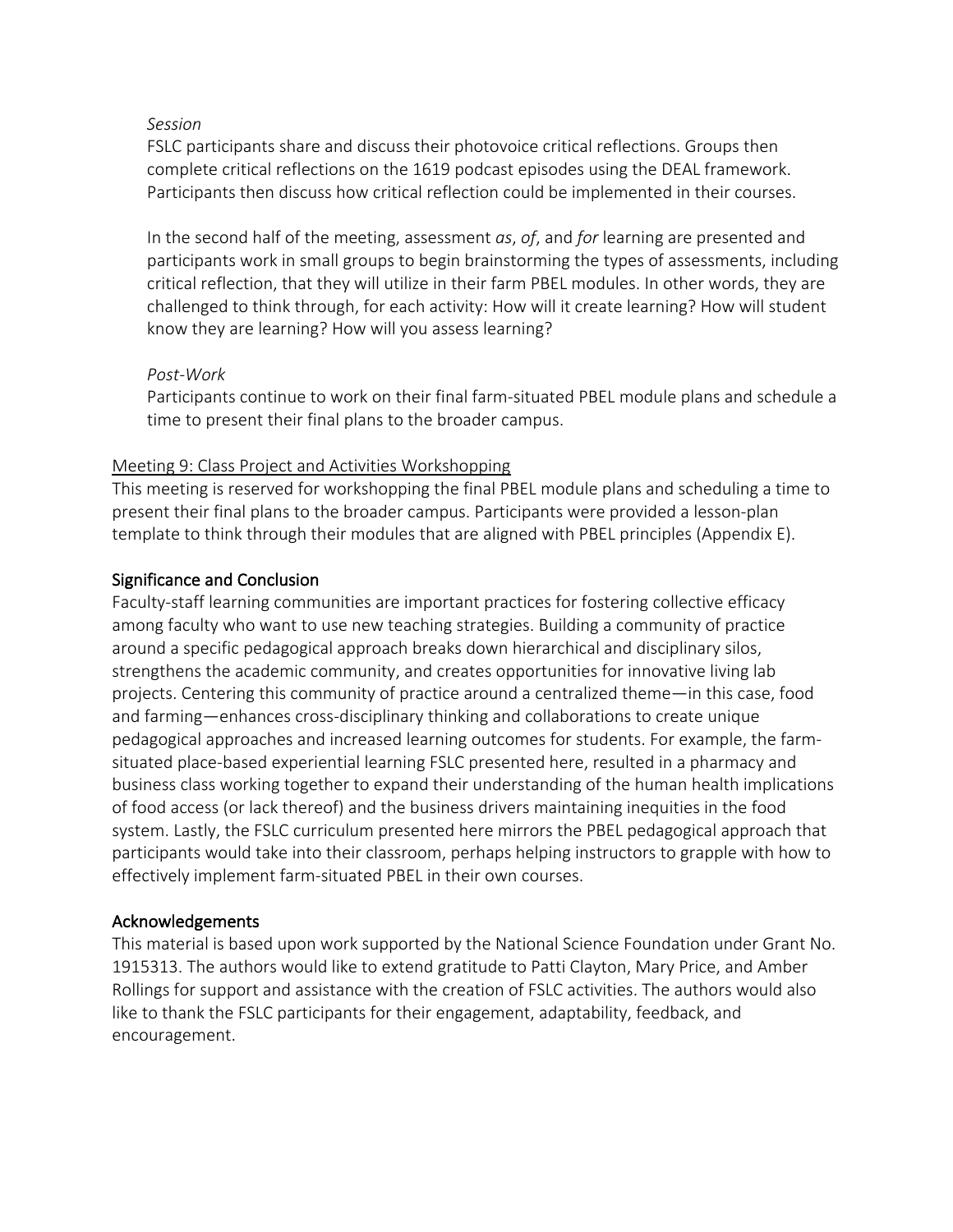#### Readings and Videos Assigned as FSLC Pre-Work

- Angstmann, J. L., Rollings, A. J., Fore, G. A., & Sorge, B. H. (2019). A pedagogical framework for the design and utilization of place-based experiential learning curriculum on a campus farm. *Journal of Sustainability Education*, 20, 1-14. ISSN: 2151-7452
- Ash, S. L., & Clayton, P. H. (2009). Generating, deepening, and documenting learning: The power of critical reflection in applied learning. *Journal of Applied Learning in Higher Education*, 1(1), 25-48. https://hdl.handle.net/1805/4579
- Bird, S. J. (2014). Socially responsible science is more than "good science". *Journal of Microbiology & Biology Education*, 15(2), 169-172. https://doi.org/10.1128/jmbe.v15i2.870
- Center for Innovative Teaching and Learning. (2019). Backward course design (Webpage). Retrieved 18 August 2019 from: https://citl.indiana.edu/teaching-resources/coursedesign/backward-course-design/index.html
- Center for Innovative Teaching and Learning. (2019). Developing learning outcomes. Retrieved 18 August 2019 from: https://citl.indiana.edu/teaching-resources/coursedesign/developing-learning-outcomes/index.html.
- "Experiential Learning: How We All Learn Naturally ." YouTube, uploaded by Sprouts, Retrieved 12 October 2019 from: https://youtu.be/aF63HHVbpQ8
- Hannah-Jones, N. (2019). 1619. *The New York Times*. (Podcast). Retrieved 8 August 2018 from: https://www.nytimes.com/2020/01/23/podcasts/1619-podcast.html
- IPES-Food. (2016). From uniformity to diversity: A paradigm shift from industrial agriculture to diversified agroecological systems. *International Panel of Experts on Sustainable Food Systems* (Report). https://hdl.handle.net/10568/75659
- Kniffin, L. E., Priest, K. L., & Clayton, P. H. (2017). Case-in-point pedagogy: Building capacity for experiential learning and democracy. *Journal of Applied Learning in Higher Education*, *7*, 15-29. ISSN-2150-8240
- McClennen, N. (May 9, 2016). Place-based education: Communities as learning environments. *Getting Smart "Place-Based Education*" (Blog Series). Retrieved 7 July 2021 from: https://www.gettingsmart.com/2016/05/place-based-education-communities-aslearning-environments/
- McClintock, N. (2010). Why farm the city? Theorizing urban agriculture through a lens of metabolic rift. *Cambridge Journal of Regions, Economy and Society*, *3*(2), 191-207. https://doi.org/10.1093/cjres/rsq005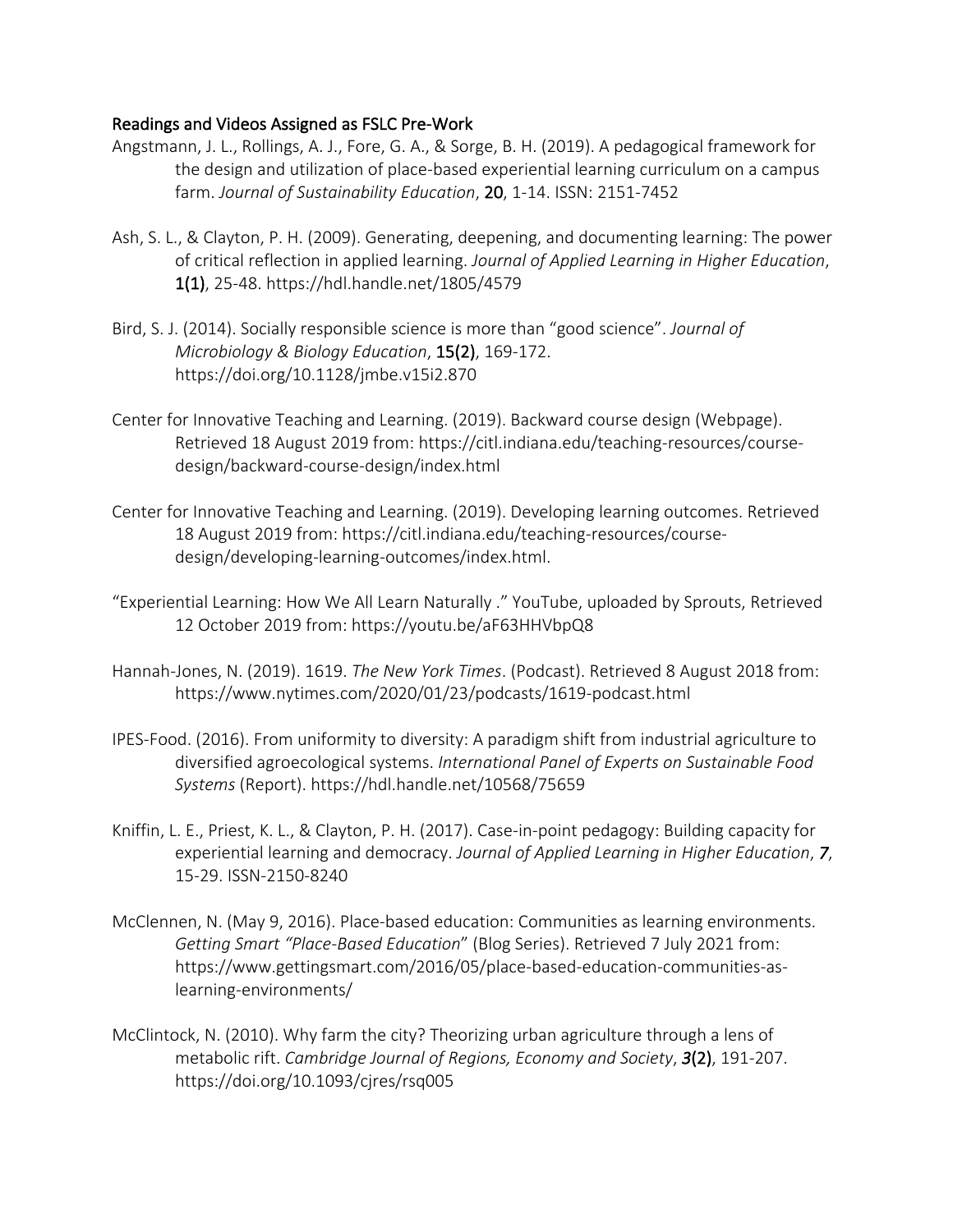- McInerney, P., Smyth, J., & Down, B. (2011). 'Coming to a *place* near you?' The politics and possibilities of a critical pedagogy of place-based education. *Asia-Pacific Journal of Teacher Education,* 39, 3–16. https://doi.org/10.1080/1359866X.2010.540894
- Miller, Andrew. (March 24, 2019) Is the "Place" in Place-Based Learning Enough? Getting Smart Place-Based Education Series. Retrieved 7 July 2021 from: https://www.gettingsmart.com/2019/03/is-the-place-in-place-based-learning-enough/
- Palmer, P. J. (1997). The heart of a teacher identity and integrity in teaching. *Change: The Magazine of Higher Learning*, 29(6), 14-21. https://doi.org/10.1080/00091389709602343
- Scotland, J. (2012). Exploring the philosophical underpinnings of research: Relating ontology and epistemology to the methodology and methods of the scientific, interpretive, and critical research paradigms. *English Language Teaching*, 5(9), 9-16. ISSN-1916-4742

#### All Works Cited

- Association for the Advancement of Sustainability in Higher Education (2014-2019). STARS Participants and Reports. Retrieved 9 September 2018 from: https://stars.aashe.org/institutions/participants-and-reports/
- Angstmann, J. L., Rollings, A. J., Fore, G. A., & Sorge, B. H. (2019). A pedagogical framework for the design and utilization of place-based experiential learning curriculum on a campus farm. *Journal of Sustainability Education*, 20, 1-14. ISSN: 2151-7452
- Angstmann, J. L. (2022). Saving the campus farm: One approach to leveraging institutional support for a campus farm space. *Association for the Advancement of Sustainability in Higher Education (AASHE) Campus Sustainability Hub*. (Case Study Report). https://hub.aashe.org/browse/casestudy/25490/Saving-the-Campus-Farm-One-Approach-to-Leveraging-Institutional-Support-for-a-Campus-Farm-Space
- Ash, S. L., & Clayton, P. H. (2009). Generating, deepening, and documenting learning: The power of critical reflection in applied learning. *Journal of Applied Learning in Higher Education*, 1(1), 25-48. https://hdl.handle.net/1805/4579
- Association of Experiential Education. (n.d.) What is Experiential Education? Retrieved 12 October 2019 from: http://www.aee.org/what-is-ee
- Bird, S. J. (2014). Socially responsible science is more than "good science". *Journal of Microbiology & Biology Education*, 15(2), 169-172. https://doi.org/10.1128/jmbe.v15i2.870
- Breunig, M. (2005). Turning experiential education and critical pedagogy theory into praxis. *Journal of Experiential Education,* 38(2), 106-122. https://doi.org/10.1177/105382590502800205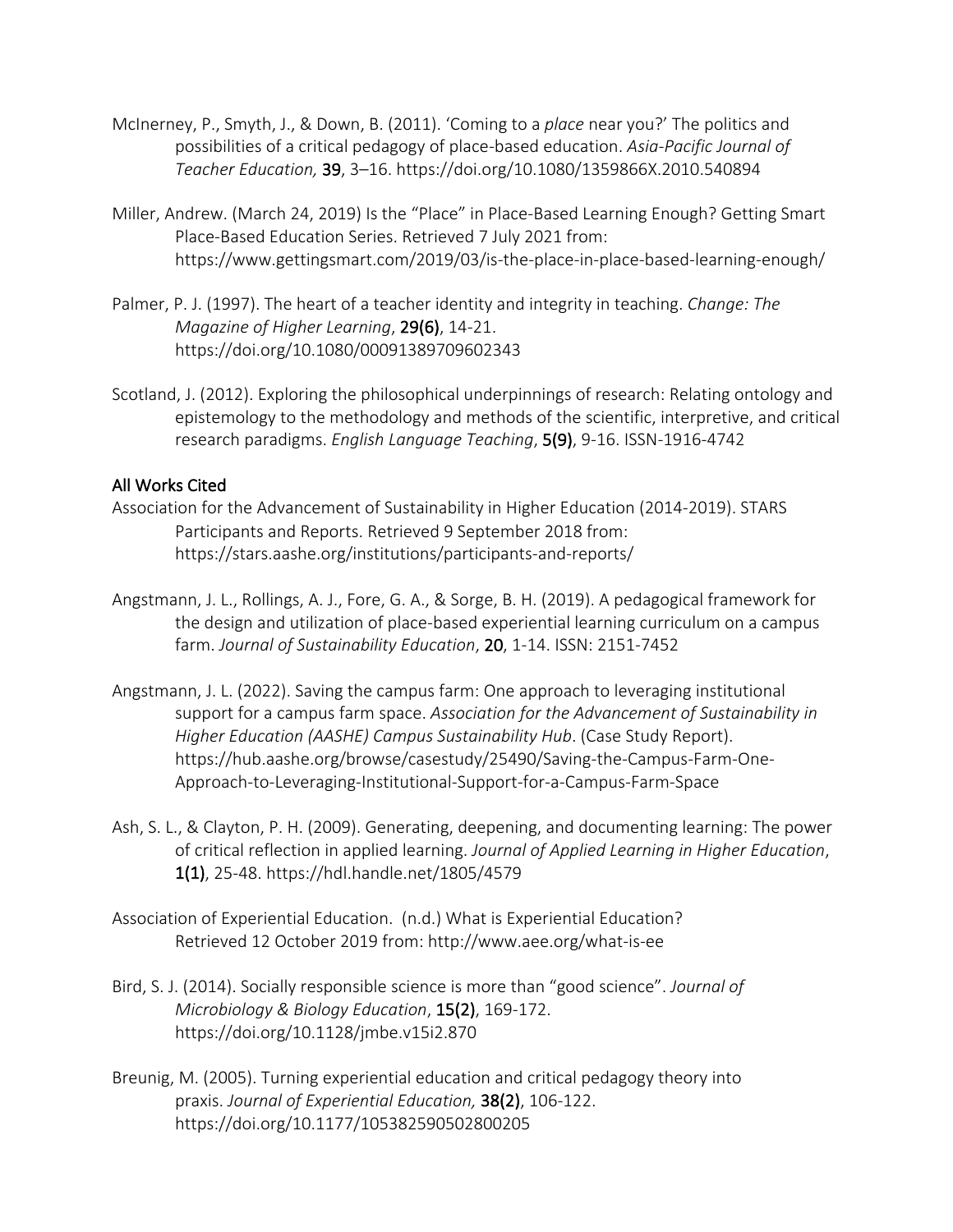- BurrenBeo Trust (2018). Place-based learning questions to start with. The BurrenBeo Trust (website). Retrieved 12 October 2019 from: https://burrenbeo.com/ourwork/learning/resources/.
- Cox, M. D., & Sorenson, D. L. (1999). Student collaboration in faculty development: Connecting directly to the learning revolution. *To Improve the Academy*, *18*, 97-127. https://doi.org/10.1002/j.2334-4822.2000.tb00365.x
- Cox, M. D. (2004). Introduction to faculty learning communities. *New Directions for Teaching and Learning*, 97, 5-23. https://doi.org/10.1002/tl.129
- Dabbour, K. S. (1997). Applying active learning methods to the design of library instruction for a freshman seminar. *College and Research Libraries*, 58, 299–308. https://doi.org/10.5860/crl.58.4.299
- Dewey, J. (1938/1997) Experience and Education. (New York: Touchstone).
- Ernst, J. (Athman) & Monroe, M. (2004). The effects of environment-based education on students' critical thinking skills and disposition toward critical thinking. *Environmental Education Research*, 10, 507–522. https://doi.org/10.1080/1350462042000291038
- "Experiential Learning: How We All Learn Naturally ." YouTube, uploaded by Sprouts. Retrieved 12 October 2019 from: https://youtu.be/aF63HHVbpQ8
- Galt, R. E., Clark, S. F. & Parr, D. (2012). Engaging values in sustainable agriculture and food systems education: Toward an explicitly values-based pedagogical approach. *Journal of Agriculture, Food Systems, and Community Development*, 2(3), 43–54. https://foodsystemsjournal.org/index.php/fsj/article/view/108
- Getting Smart (2017). What is place-based education and why does it matter? *eduInnovation and Teton Science Schools.* Retrieved 12 October 2019 from: https://www.gettingsmart.com/wp-content/uploads/2017/02/What-is-Place-Based-Education-and-Why-Does-it-Matter-3.pdf
- Graeff, T. R. (1997). Bringing reflective learning to the marketing research course: A cooperative learning project using intergroup critique. *Journal of Marketing Education,* 19, 53–64. https://doi.org/10.1177/027347539701900106
- Gruenewald, D. A. (2003). The best of both worlds: A critical pedagogy of place. *Educational Researcher*, 32, 3–12. https://doi.org/10.3102/0013189X032004003
- Gruenewald, D. & Smith, G., Eds. (2008). Place-Based Education in the Global Age: Local Diversity. New York: Lawrence Erlbaum Associates, 377 pp., ISBN 13-978-0-8058-5864-8.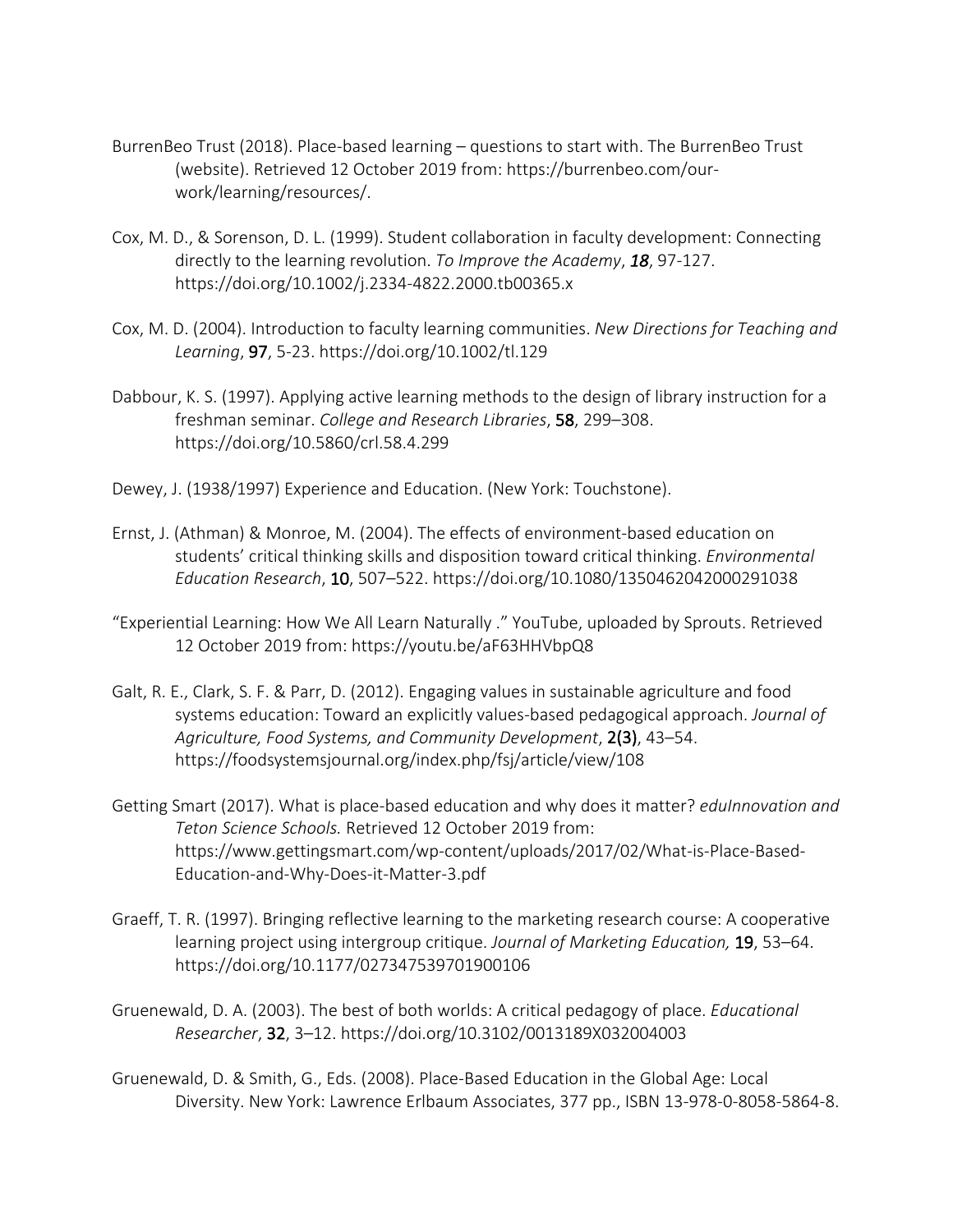- Hannah-Jones, N. (2019). 1619. *The New York Times*. (Podcast). Retrieved 8 August 2018 from: https://www.nytimes.com/2020/01/23/podcasts/1619-podcast.html
- Hergenrather, K. C., Rhodes, S. D., Cowan, C. A., Bardhoshi, G., & Pula, S. (2009). Photovoice as community-based participatory research: A qualitative review. *American Journal of Health Behavior*, 33(6), 686-698. https://doi.org/10.5993/AJHB.33.6.6
- IPES-Food. (2016). From uniformity to diversity: A paradigm shift from industrial agriculture to diversified agroecological systems. *International Panel of Experts on Sustainable Food Systems* (Report). https://hdl.handle.net/10568/75659
- Kniffin, L. E., Priest, K. L., & Clayton, P. H. (2017). Case-in-point pedagogy: Building capacity for experiential learning and democracy. *Journal of Applied Learning in Higher Education*, *7*, 15-29. ISSN-2150-8240
- Kolb, D. A. & Kolb, A. (1999). Experience-based learning systems. Hay Resources Direct, Inc.
- Kolb, A. Y. & Kolb D. A. (2009). The learning way: Meta-cognitive aspects of experiential learning. *Simulation & Gaming*, 40, 297-327. https://doi.org/10.1177/1046878108325713
- Kolb, D. A. (2015). *Experiential learning: Experience as the source of learning and development*. FT Press. ISBN: 0133892409
- LaCharite, K. (2016). Re-visioning agriculture in higher education: the role of campus agriculture initiatives in sustainability education. *Agriculture and Human Values*, 33, 521–535. https://doi.org/10.1007/s10460-015-9619-6
- Lawson, T. J. (1995). Active-learning exercise for consumer behavior classes. *Teaching of Psychology*, 22, 200–202. https://doi.org/10.1207/s15328023top2203\_12
- Lewis, L. H., & Williams, C. J. (1994). Experiential learning: Past and present. New Directions for Adult and Continuing Education, 62, 5-16. ISSN-0195-2242
- Lieberman, G. A. & Hoody, L. L. (1998). Closing the Achievement Gap: Using the Environment as an Integrating Context for Learning. Results of a Nationwide Study. (Report). State Education and Environmental Roundtable, San Diego, CA.
- Martusewicz, R. A. & Edmundson, J. (2005). Social foundations as pedagogies of responsibility and eco-ethical commitment. in *Teaching social foundations of education: Contexts, theories, and issues* (ed. Butin, D. W.), 71–92 (Lawrence Erlbaum Associates, Inc.). ISBN 9781410612878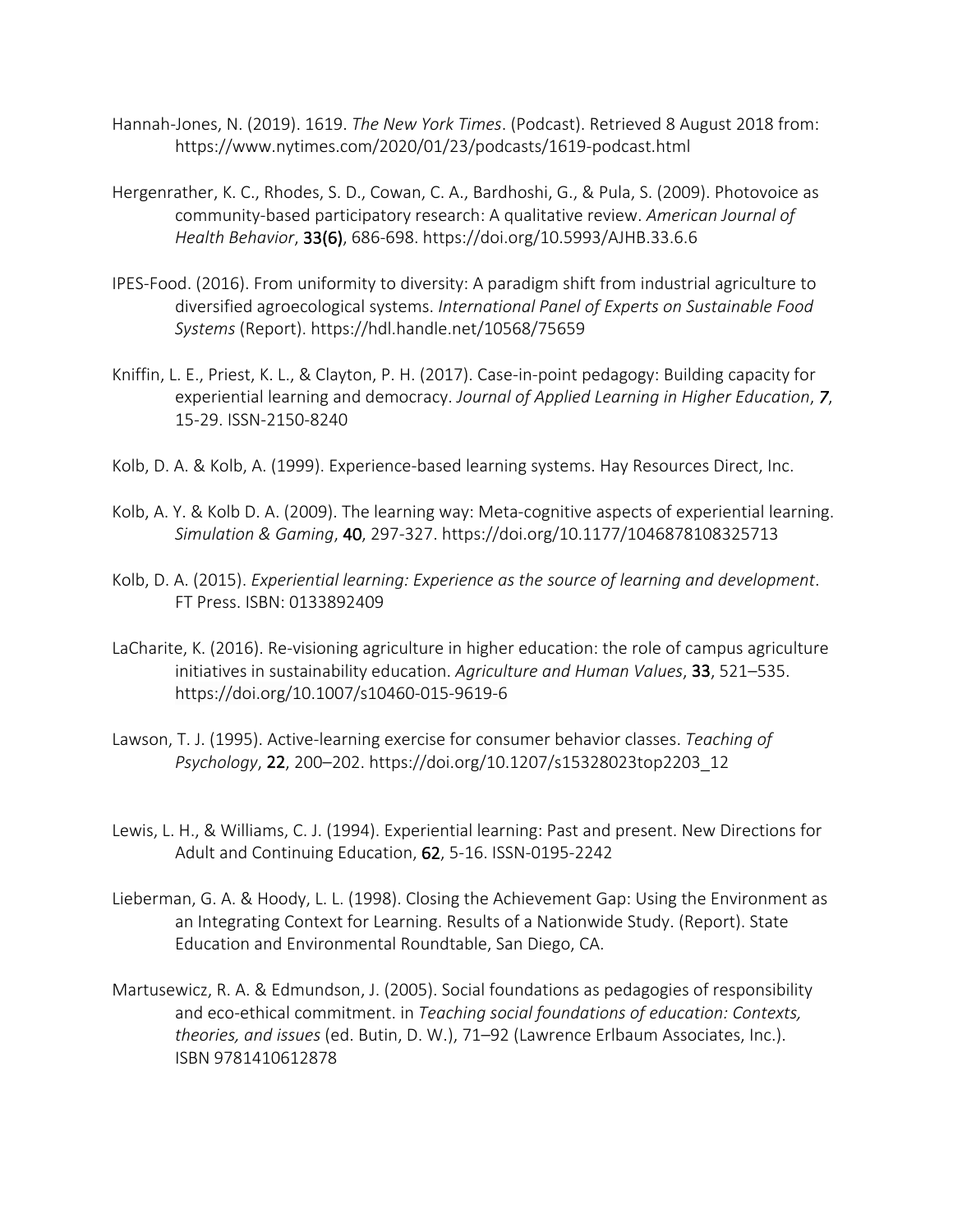- McClennen, N. (May 9, 2016). Place-based education: Communities as learning environments. *Getting Smart "Place-Based Education*" (Blog Series). Retrieved 7 July 2019 from: https://www.gettingsmart.com/2016/05/place-based-education-communities-aslearning-environments/
- McClintock, N. (2010). Why farm the city? Theorizing urban agriculture through a lens of metabolic rift. *Cambridge Journal of Regions, Economy and Society*, *3*(2), 191-207. https://doi.org/10.1093/cjres/rsq005
- McInerney, P., Smyth, J., & Down, B. (2011). 'Coming to a *place* near you?' The politics and possibilities of a critical pedagogy of place-based education. *Asia-Pacific Journal of Teacher Education,* 39, 3–16. https://doi.org/10.1080/1359866X.2010.540894
- Miller, Andrew. (March 24, 2019) Is the "Place" in Place-Based Learning Enough? Getting Smart Place-Based Education Series. Retrieved 7 July 2019 from: https://www.gettingsmart.com/2019/03/is-the-place-in-place-based-learning-enough/
- New Zealand Ministry of Education. (2004). Experiential Learning Cycle. Health and Physical Education Online, New Zealand: TKI New Zealand. Retrieved 7 July 2019 from: https://health.tki.org.nz/Key-collections/Curriculum-in-action/Making-Meaning/Teaching-and-learning-approaches/Experiential-learning-cycle
- Palmer, P. J. (1997). The heart of a teacher identity and integrity in teaching. *Change: The Magazine of Higher Learning*, 29(6), 14-21. https://doi.org/10.1080/00091389709602343
- Parr, D. M. & Trexler, C. J. (2011). Students' experiential learning and use of student farms in sustainable agriculture education. *Journal of Natural Resource Life Science Education*, 40, 172-180. https://doi.org/10.4195/jnrlse.2009.0047u
- Purvis, B., Mao, Y., & Robinson, D. (2019). Three pillars of sustainability: In search of conceptual origins. *Sustainability Science,* 14(3), 681-695. https://doi.org/10.1007/s11625-018- 0627-5
- Price, M. F. (2018). Scholarly Identity Mapping (SIM), V. 7, I-CELER: A reflection activity to support STEM faculty in living into their values and claiming academic identities grounded in public purpose and social responsibility (Learning Resource). https://hdl.handle.net/1805/26148
- Richlin, L., & Cox, M. D. (2004). Developing scholarly teaching and the scholarship of teaching and learning through faculty learning communities. *New Directions for Teaching and Learning*, 97, 127-135. https://doi.org/10.1002/tl.139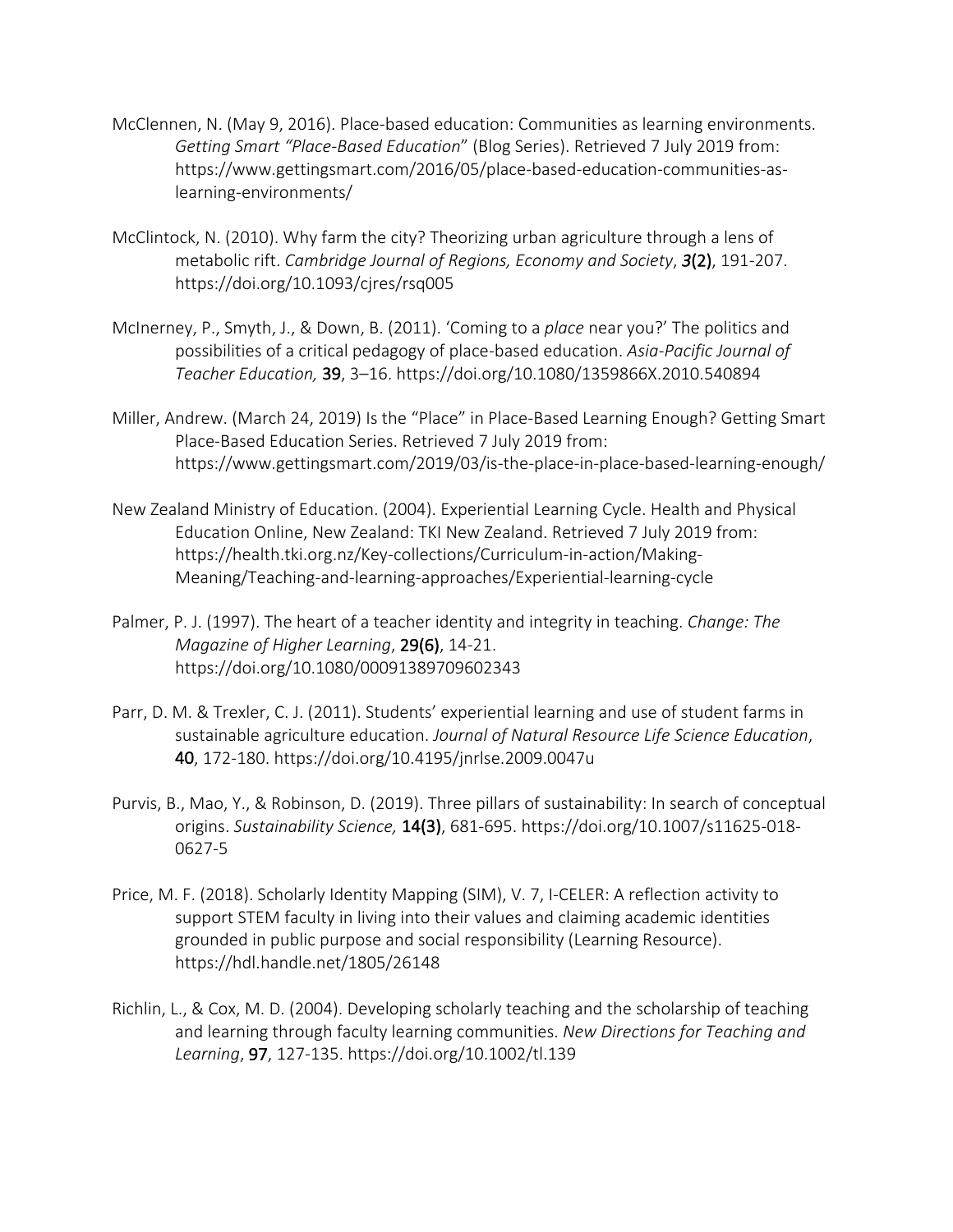- Scotland, J. (2012). Exploring the philosophical underpinnings of research: Relating ontology and epistemology to the methodology and methods of the scientific, interpretive, and critical research paradigms. *English Language Teaching*, 5(9), 9-16. ISSN-1916-4742
- Smith, G. A. (2002). Place-based education: Learning to be where we are. *Phi Delta Kappan*, 83, 584–593. https://doi.org/10.1177/003172170208300806
- Sobel, D. (2004). Place-based education: Connecting classroom and community. *Nature Listening*, 1–7. doi:10.1093/isle/13.1.238
- Stedman, R. C. (2002). Toward a social psychology of place: Predicting behavior from place-based cognitions, attitude, and identity. *Environment and Behavior*, 34, 561–581. https://doi.org/10.1177/0013916502034005001
- Thomashow, M. *Ecological identity: Becoming a reflective environmentalist*. (MIT Press, 1996). ISBN: 978026220100-1
- Tuan, Y.-F. (1977). *Space and place: The perspective of experience*. University of Minnesota Press. ISBN: 0816638772
- Williamson, F.A., Rollings, A.J., Fore, G.A., Angstmann, J.L., Sorge, B.H. (in press). Building capacity for socio-ecological change through the campus farm: A mixed-methods study. *Environmental Education Research*.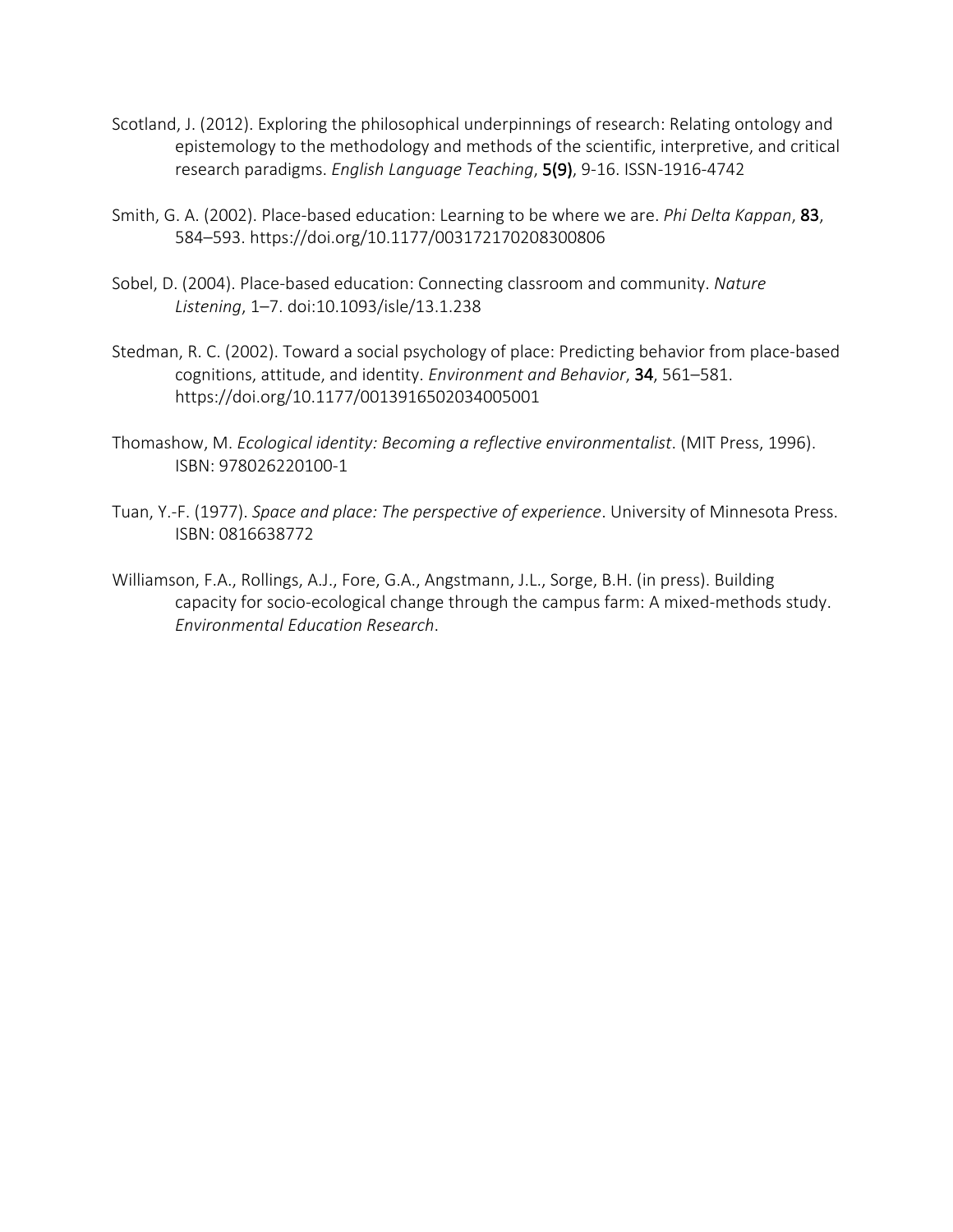## Appendix A. Meeting 2: Modes of Inquiry Chopped Game

## Chopped Rules:

- 1. You will be assigned to teams of 4.
- 2. Farm harvesting. Each team will harvest three items from the campus farm. These items will be unknown until time of harvest. All farm-harvested items MUST be used in the dish prepared by the team. Once harvest begins, your team can begin brainstorming what could be made out of these items.
- 3. Dish Preparation. Facilitator provides a quick orientation to the kitchen space and a basic reminder of the rules.
	- i. Teams must use all three farm-harvested ingredients in their created dish.
	- ii. Teams can select an unlimited number of items from the staple ingredients, but these are not required (include spices, grain base, sauces, other vegetables, etc.).
	- iii. Teams are required to share ingredients and supplies. Unfair hogging of ingredients or cooking supplies will result in disqualification.
	- iv. Dish can be cooked or raw.
	- v. Teams will have 30-minutes to prepare their dish. Full preparation is the food on a plate and ready to be served.
	- vi. A 15-minute, 5-minute, and 2-minute warning will be provided.
	- vii. At the final bell, teams will not be allowed to do anything further on preparation.
- 4. Tasting/Judging. Dishes that do not use all three farm ingredients will be disqualified. Winner gets bragging rights.

*Judge Each Team's dish on a scale of 1 (poor) to 5 (delicious) for the following categories: smell, texture, taste, presentation, and originality.*

| Judging      |       |     |              |       |             |
|--------------|-------|-----|--------------|-------|-------------|
| <b>Scale</b> | Blech | Meh | I would eat  | Tasty | Phenomenal, |
|              |       |     | another bite |       | give me the |
|              |       |     |              |       | recipe!     |

|                    | Team 1 | Team 2 | Team 3 | Team 4 |
|--------------------|--------|--------|--------|--------|
| Smell              |        |        |        |        |
| <b>Texture</b>     |        |        |        |        |
| Taste              |        |        |        |        |
| Presentation       |        |        |        |        |
| Originality        |        |        |        |        |
| <b>Total Score</b> |        |        |        |        |

## 5. Discussion.

- i. Debrief with your team on each step undertaken to design and prepare your dish. What past experiences did you draw on as individuals to design and prepare the dish?
- ii. Write on the board a flow chart of the steps you took in the decision-making process to creating your dish. How is this approach based in inquiry?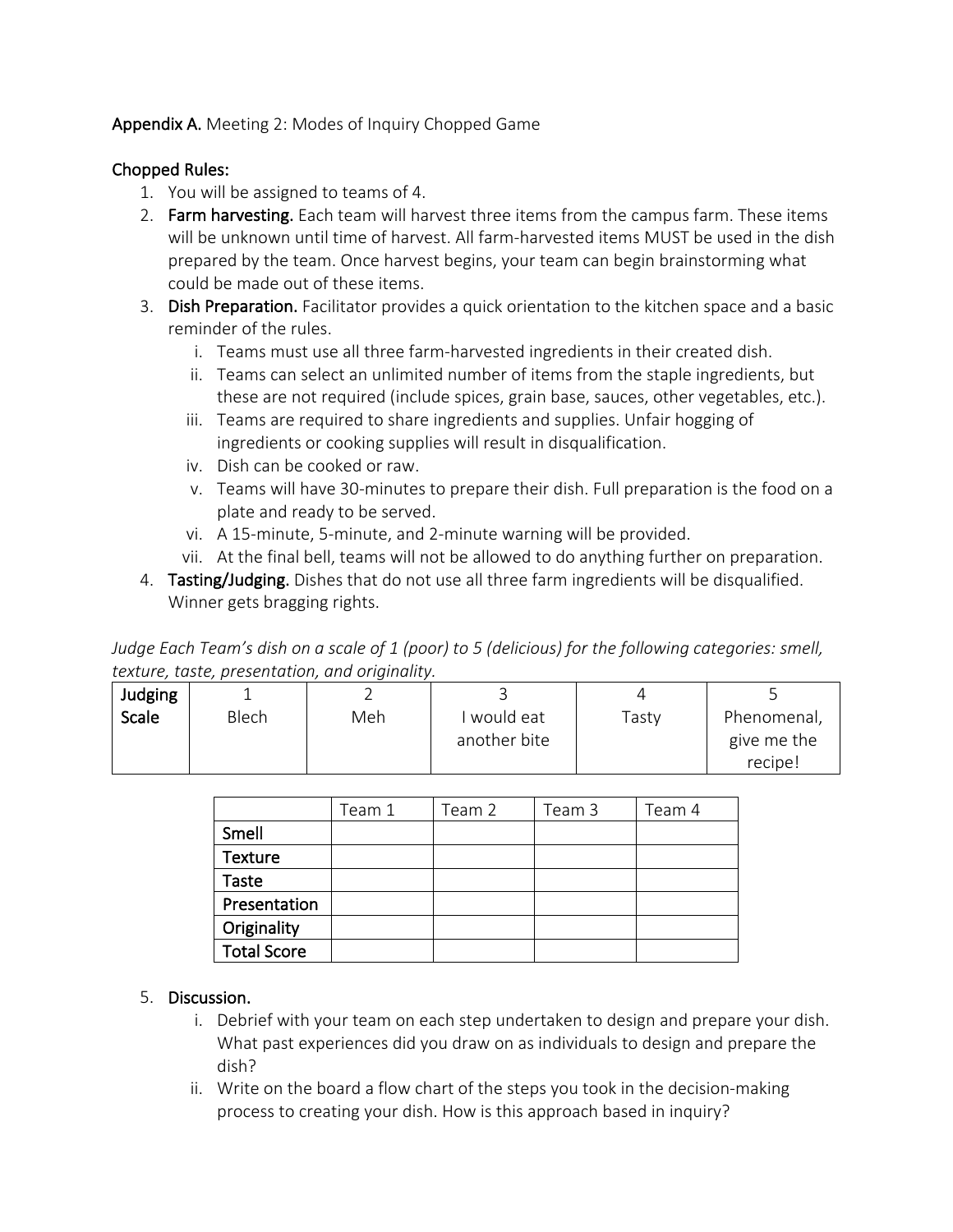- iii. Each team member, write your discipline and your flow chart on the board from the pre-work assignment. Honor your own principles of inquiry, but develop a shared understanding. Focus on the stages. Look at each pre-work flow chart and identify commonalities and differences there are with the recipe decision-making process.
- iv. Look at each pre-work flow chart and identify commonalities and differences among disciplines. How are the skills of inquiry taught in different disciplines?
- v. Discuss how scientific reasoning is applied in teaching disciplinary content. What scientific skills are needed for your students to learn the disciplinary content?
- vi. Map PBEL framework onto flow chart for use as a common language in this FSLC.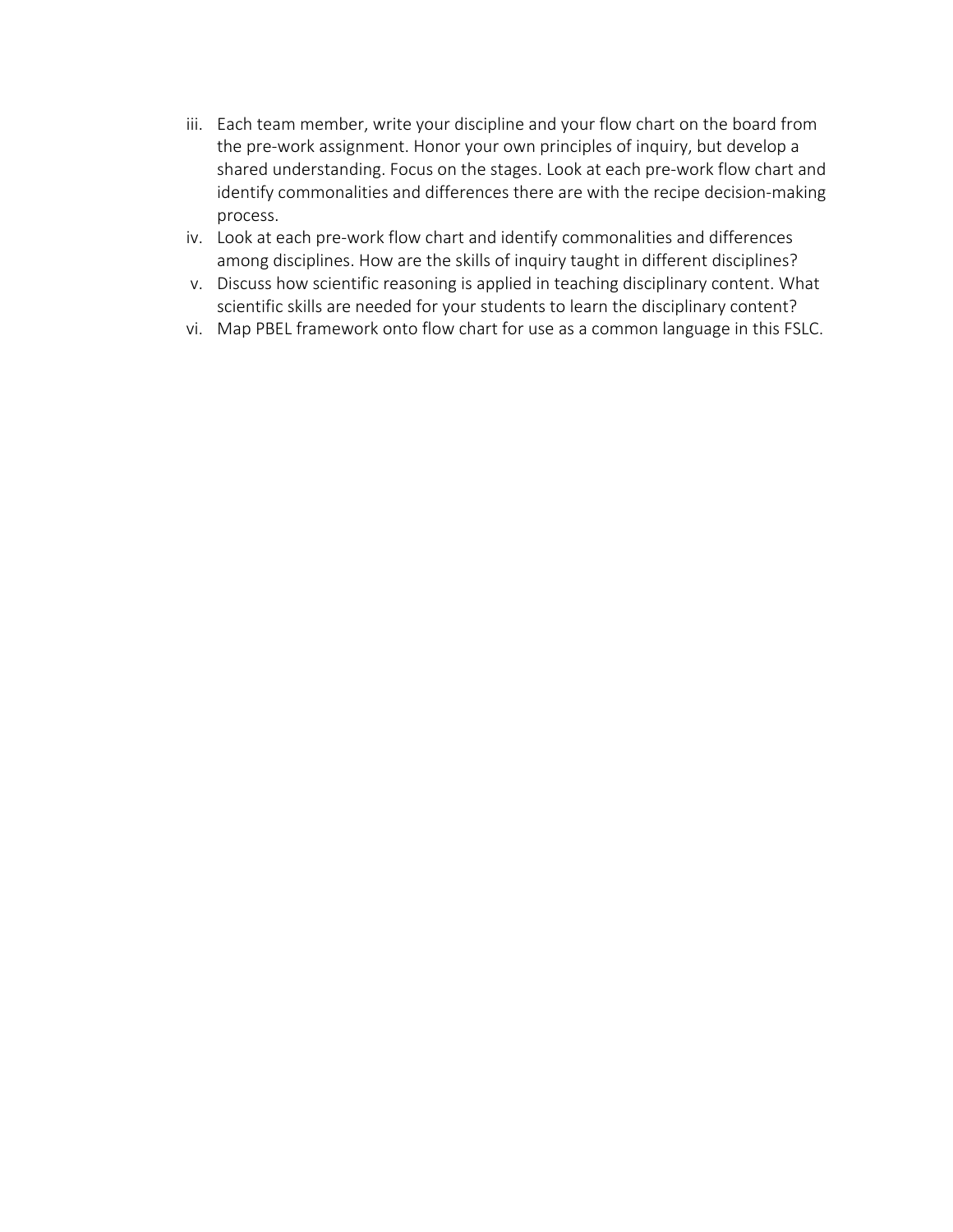#### Appendix B. Meeting 3: Situated Sustainability Meaning Making Survey

5-point likert scale

| Strongly Disagree | Disagree | Indecided | <b>σree</b><br>ΗX | Agree |
|-------------------|----------|-----------|-------------------|-------|
|                   |          |           |                   |       |

The [urban farm] is a place….

- 1. to connect with nature.
- 2. to watch wildlife.
- 3. where people can find nature.
- 4. where farming is an important part of the community.
- 5. to find many species of wildlife and plants
- 6. to value.
- 7. to see environmental action in practice.
- 8. to learn.
- 9. to observe eco-friendly food production.
- 10. to engage in taking care of the environment.
- 11. to experience nature in an urban environment.
- 12. to be in nature.
- 13. to gain knowledge about environmental matters.
- 14. to enjoy nature's beauty and peace.
- 15. to grow food.
- 16. to support the local economy.
- 17. to contribute to social well-being.
- 18. to appreciate nature in the city.
- 19. to provide deeper meaning to social and economic food issues.
- 20. where people, plants, and wildlife interact as part of the natural environment within a city.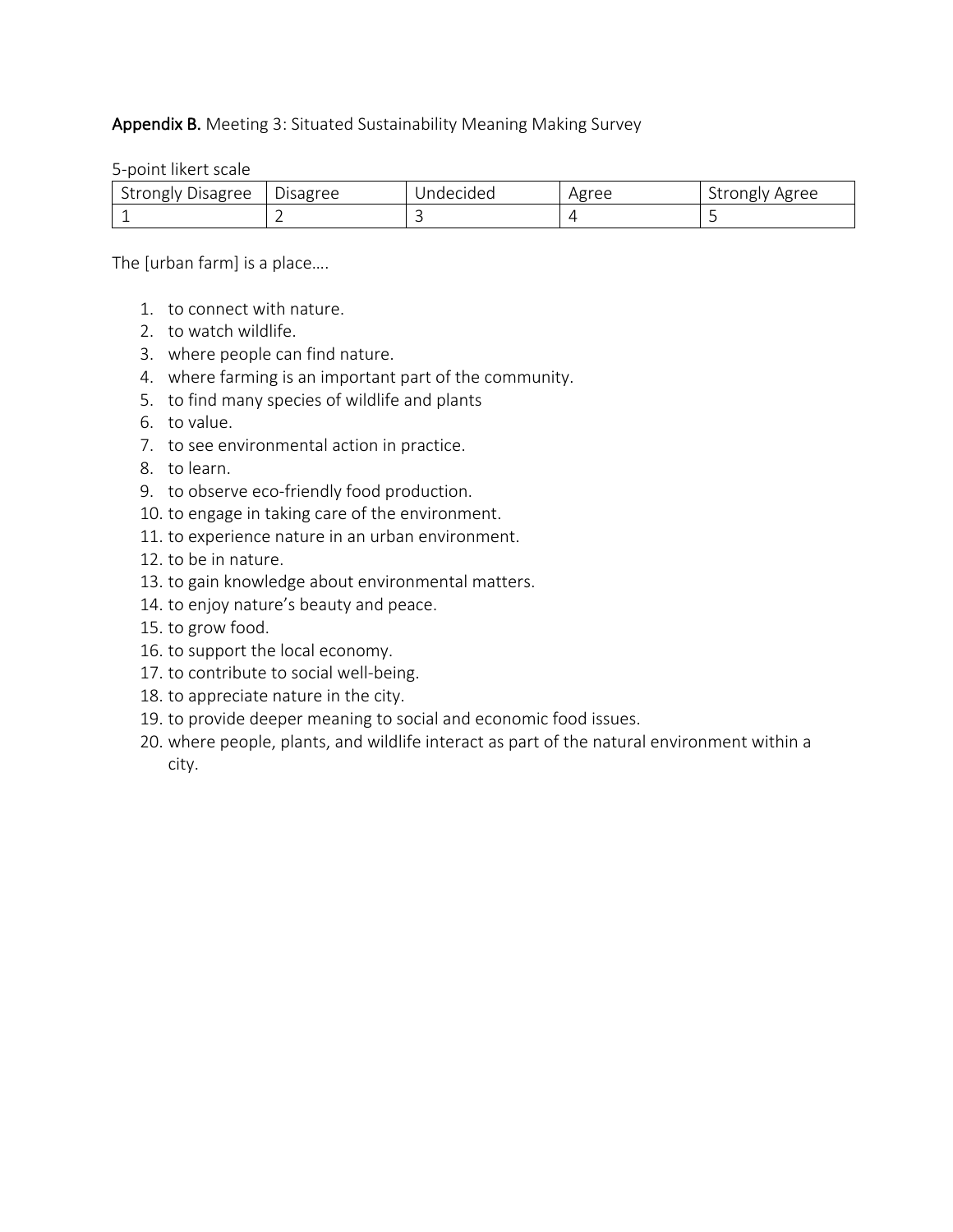## Appendix C. Meeting 3: Unpacking 'Place' Meanings

## 1. Concept of 'place' and pre-work discussion.

- i. For each meaning you identified in the Situated Sustainability Meaning Making survey, describe why that meaning matters to you. How, if at all, does each meaning connect to one or more of your personally held values?
- ii. For each meaning you identified, name a different place (need not be related to agriculture and can be anywhere in the world) that you have experienced that also holds that meaning for you. When selecting these different places, it is preferable for you to select at least one place that you have a more significant attachment to, or history with, than the CUE Farm. Describe those other places and your key experiences within those places. Why do you think you ascribe similar meanings to each of those places and to the CUE Farm?
- iii. Select one of the meanings that you described in #2, think of the opposite of that meaning, and a place that, to you, embodies the opposite of that meaning. Describe why.

2. Think-group-share activity. 1-2 photos of a famous national landmark are provided to each group.

- i. Write down the meanings you subscribe to this place.
- ii. Share these meeting with your group
- iii. Consider other meanings that may not be shared by the experiences of people within your group.
- iv. Facilitator: Speak to additional place meanings subscribed to each landmark based upon research.

## 3. Reflection of activity.

- i. How can consideration of diverse meaning of place be operationalized in your own classes?
- ii. What approaches/tools can be used to encourage students to think about what meanings they subscribe to the campus farm or other urban farms?
- iii. How can the recognition of personal place meaning be used to inspire students to connect their course learnings to change/civic action?

'Place' examples used in step #2. Below are three examples of national monuments and perspectives of those monuments from online research. A detailed description of the monument and alternative perspectives can be further developed to enhance the discussion using the links provided.

• Yosemite National Park. In 1903, President Roosevelt spent several days exploring Yosemite with naturalist John Muir. During the trip, the two men discussed the importance of preserving natural areas. After the trip, Roosevelt added Yosemite Valley to Yosemite National Park. Alternative view: President Roosevelt conserved 230 million acres of public land through the expulsion of Indigenous peoples and the rural poor. The resulting national parklands were primarily a sanctuary for Anglo-Saxon men. Alternative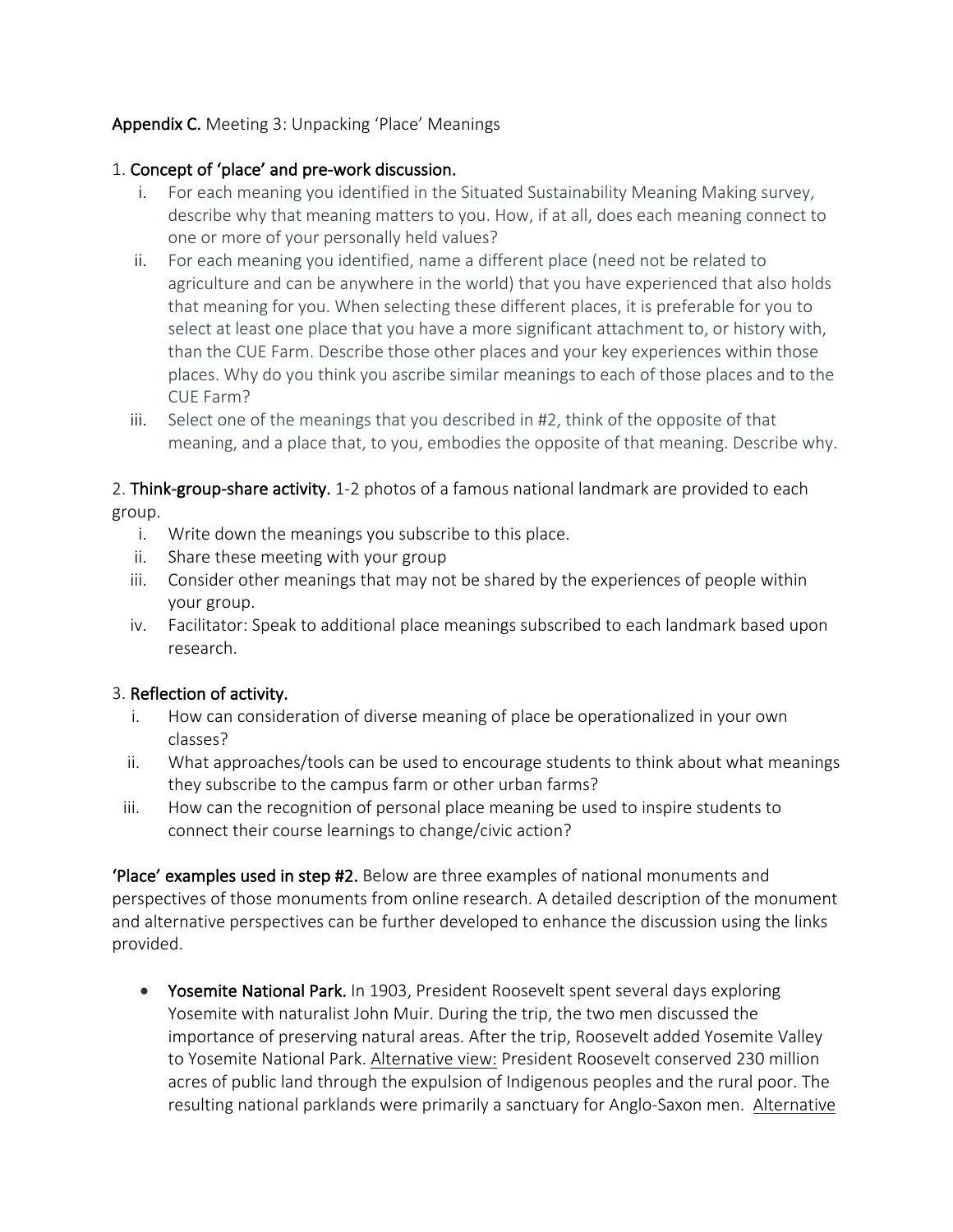view 2: John Muir was a racist. He wrote about the laziness of Black "Sambos." He described the Miwok, the Indigenous people of Yosemite, as "dirty" and "altogether hideous." "They seem to have no right place in the landscape," he wrote.

- o The Conservation Legacy of Theodore Roosevelt. (February 14, 2020). U.S. Department of Interior (Webpage). Retrieved November 3, 2019 from: https://www.doi.gov/blog/conservation-legacy-theodore-roosevelt.
- o The Time Editorial Board (July 23, 2020). Coming to Grips with the Checkered History of John Muir — and the Conservation Movement. *The Los Angeles Times*. Retrieved November 3, 2019 from: https://www.latimes.com/opinion/story/2020-07-23/johnmuir-conservation-movement-racism-eugenics.
- o Treuer, D. (May 2021). Return the National Parks to the Tribes: The Jewels of America's Landscape Should Belong to America's Original Peoples. *The Atlantic*. Retrieved November 3, 2019 from: https://www.theatlantic.com/magazine/archive/2021/05/return-the-nationalparks-to-the-tribes/618395/
- St. Louis Arch. A monument to the westward expansion of the Unites States, the Arch is the world's tallest arch and was officially dedicated to "the American people". Yet, most people don't know the history of building one of the most recognizable monuments in the U.S. Alternative view 1: While local business leaders in St. Louis touted the Arch as a memorial to the expansive vision of Thomas Jefferson and the Louisiana Purchase, it has been noted that their real goal was to rid the city's waterfront of blighted property and bring in federal construction money. In fact, the plan was presented as "an enforced slum-clearance program" by city engineer, W.C. Bernard (Tracy Campbell, "The Gateway Arch: A Biography"). Voting on the use of city funds to partially cover the costs of the Arch, was corrupt, with 46,000 phony ballots supporting the slum-clearance program (reported by the *St. Louis Post-Dispatch*) and a resulting 40 square blocks including 290 businesses and 5,000 jobs were demolished through condemnation rather than purchase. Alternative view 2: Civil rights activists regarded the Arch as a token of racial discrimination because federal funds were being used to build a national monument that was discriminating against black contractors and skilled black workers.
	- o Encyclopedia Britannica (2019) Gateway Arch, monument, Saint Louis, Missouri, United States. Retrieved November 3, 2019 from: https://www.britannica.com/topic/Gateway-Arch
	- o Kaplan, F. (October 2015). The Twisted History of the Gateway Arch: With its origins as a memorial to Thomas Jefferson's vision of Western Expansion, the Arch has become a St. Louis icon. *The Smithsonian Magazine.* Retrieved November 3, 2019 from: https://www.smithsonianmag.com/history/story-st-louis-gatewayarch-180956624/
	- o Waldek, S. (May 29, 2018). 8 Facts You Didn't Know About St. Louis's Gateway Arch: Completed in 1965, there's more to the Eero Saarinen–designed monument than meets the eye. *Architectural Digest.* Retrieved November 3, 2019 from: https://www.architecturaldigest.com/story/facts-about-st-louisgateway-arch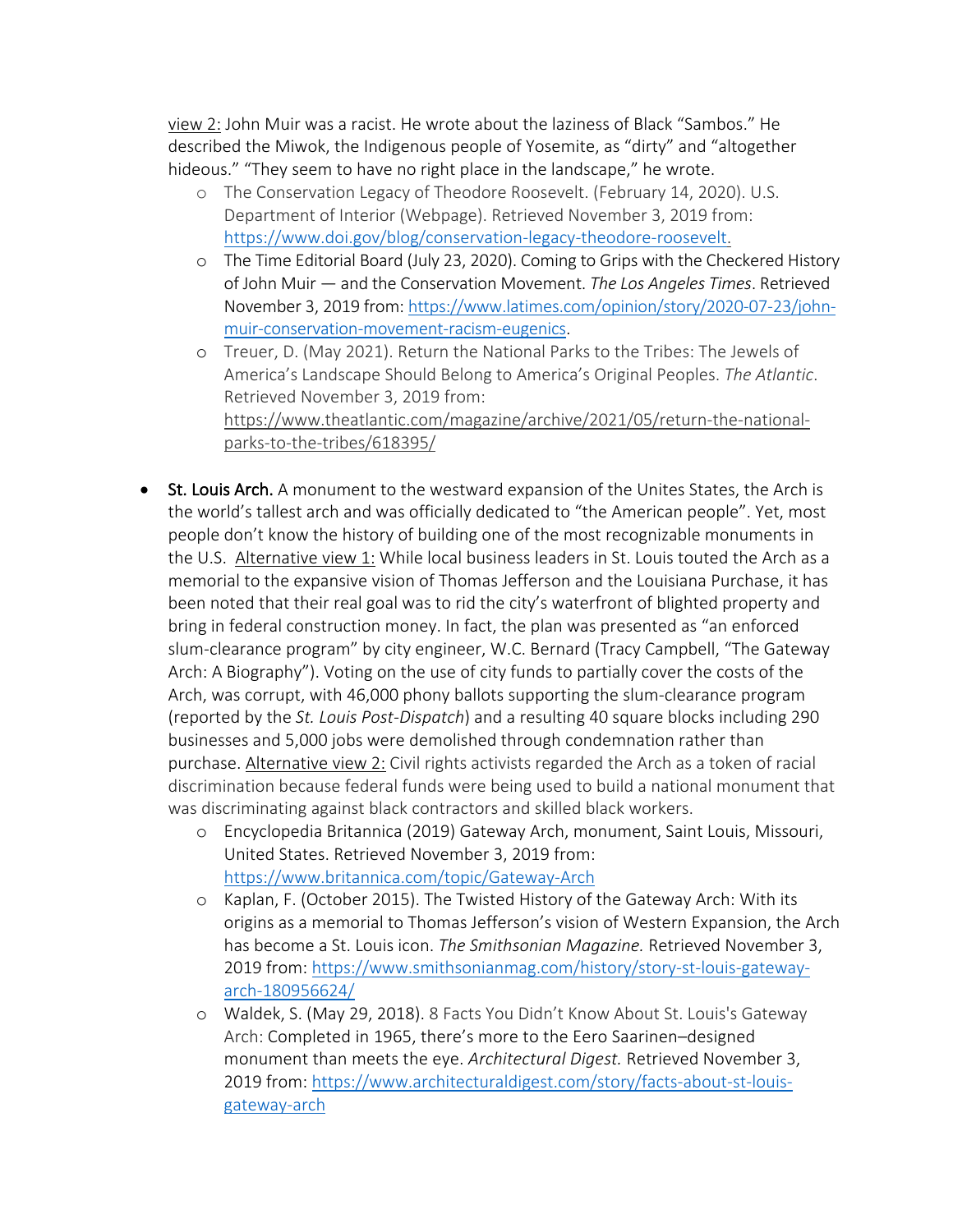- Statue of Liberty. The statue of liberty is known as a symbol of both human freedom and American national identity, welcoming the oppressed from throughout the world. Alternative view 1: A persistent rumor among African Americans, is that the Statue of Liberty, as it currently stands, is not the original sculpture The original sculpture was modeled after a black woman with African features and was meant to commemorate the abolition of slavery in America. This original statue has been rumored to carry broken chains that symbolize emancipation. The current white statue was substituted for the original when American politicians objected to the portrayal of Liberty as a black woman. This rumor, which has no evidence, nevertheless shows the meaning of the Statue of Liberty as a symbol of whiteness and white freedom. Alternative view 2: Many feminists see the Statue of Liberty as an attempt to mask the oppression of women, using the female form as a symbol instead of recognizing them as human beings worthy of freedom.
	- o The Statue of Liberty Ellis Island Foundation, Inc. (2019). Overview and History: The Statue Of Liberty. Retrieved November 3, 2019 from: https://www.statueofliberty.org/statue-of-liberty/overview-history/
	- o Stovall, T. (January 5, 2018). White Freedom and the Lady of Liberty. (Presidential Address). *132nd annual meeting of the American Historical Association*. Washington, DC. Retrieved November 3, 2019 from: https://www.historians.org/about-aha-and-membership/aha-history-andarchives/presidential-addresses/tyler-stovall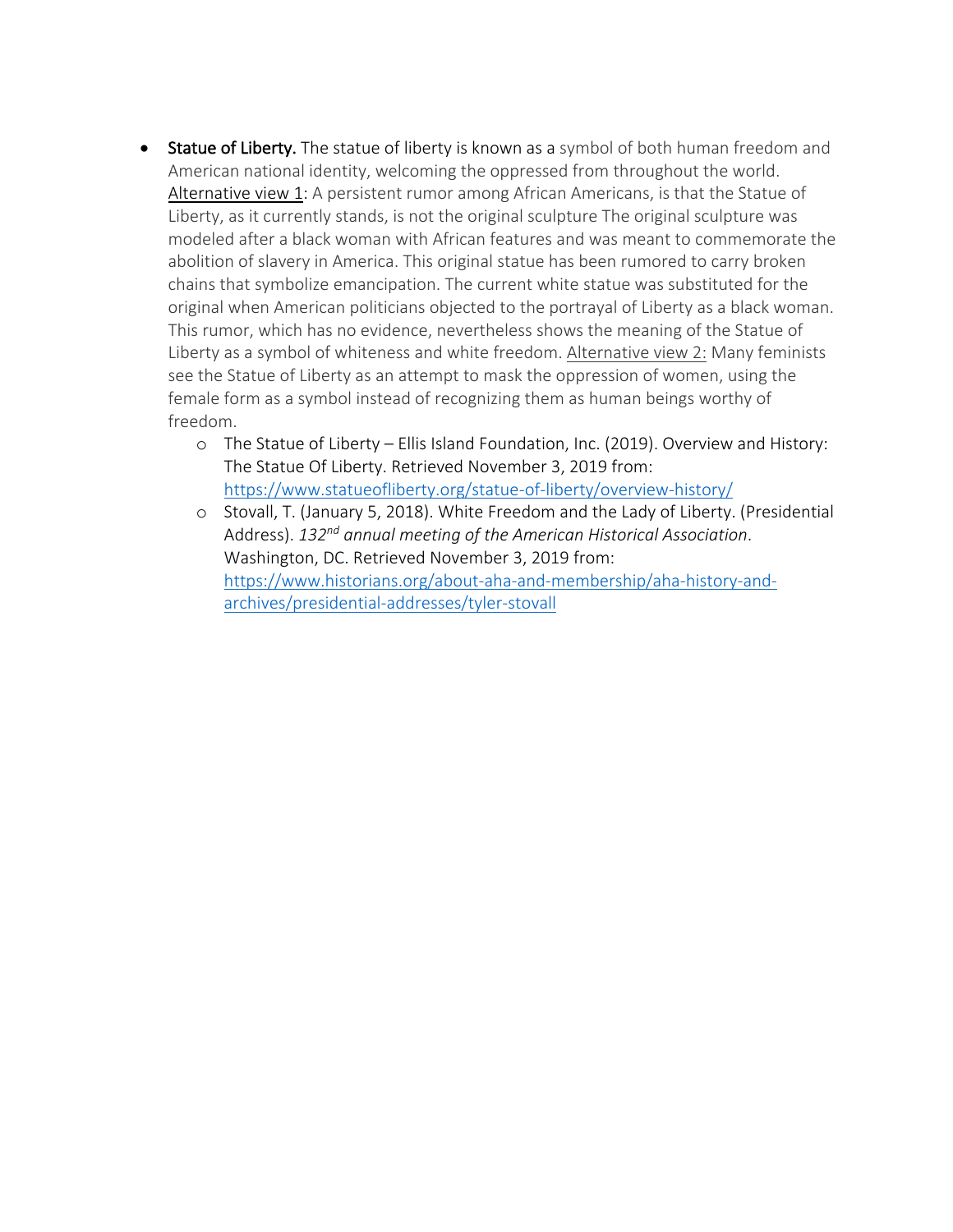#### Appendix D. Meeting 6: Quotes used for pre-work activities

(a) *"The land is always stalking people. The land makes people live right. The land looks after us. The land looks after people."*

[Annie Peaches quoted in Basso, Wisdom Sits in Places, 1995" cited on p. 1 in Tuck, E., McKenzie, M. & McCoy, K. (2014) Land education: Indigenous, post-colonial, and decolonizing perspectives on place and environmental education research, *Environmental Education Research, 20*(1), 1-23, DOI: 10.1080/13504622.2013.877708]

(b) *"For a colonized people the most essential value, because the most concrete, is first and foremost the land: the land which will bring them bread and, above all, dignity."* 

[p. 44 in Fanon, F. (1963/2004). *Wretched of the earth*. New York: Grove Press]

(c) *"and Coyote sprinkles corn pollen in the four directions to thank the tribal people indigenous to what some call the state of California the city of Oakland for allowing use of their land."* 

> [a stanza from a poem in Belin, E. (1999). *Blues-ing on the brown vibe*. Retrieved from: https://www.poetryfoundation.org/poems/53453/blues-ing-on-the-brown-vibe]

(d) *"ʻĀina momona/Fertile land. The land is our ancestor, teacher, parent, provider and nurturer continually shaping and defining us. Hawaii is an island nation protected, preserved and nurtured by our oceans, lands, sky and heavens. Land/ʻāina is abundant, rich, and living. We connect to our land as we connect to ourselves. To see our land as ʻāina momona is to also see ourselves as full of life, fertile, abundant, and healthy."*

[Collier, 2012)" (cited on p. 100 in Meyer, M. A. (2014). Hoea Ea: land education and food sovereignty in Hawaii, *Environmental Education Research, 20*(1), 98-101, DOI: 10.1080/13504622.2013.852656]

(e) "*The arrogant eye is the colonial, imperialistic, patriarchal eye that simplifies and controls the other poor people and nature become human resources or natural resources. …. All of us in the White affluent West share this gaze, especially when it is turned on nature. …. we perceive forests, air and water, plants and wild animals as existing solely for our benefit."*

*The loving eye … suggests something novel in Western ways of knowing: acknowledgment of and respect for the other as subject … the refusal to assume that subjectivity is … the sole prerogative of Westerners, of men, of rich people, or even of human beings. … The loving eye is not the sentimental, mushy, soft eye; rather, it is the realistic, tough, no-nonsense "God's eye" that acknowledges what is so difficult for us to admit: that reality is made up of others."*

[Excerpted from Sallie McFague, "The Loving Eye vs. the Arrogant Eye: A Christian Critique of the Western Gaze on Nature and the Third World," *Macalaster International* vol. 6, art. 12 (1998):77-97; pp.83-5.]

(f) *"All ethics so far evolved rest upon a single premise: that the individual is a member of a community of interdependent parts. The land ethic simply enlarges the boundaries of the community to include soils, waters, plants and animals, or collectively the land." …. [A] land ethic changes the role of Homo sapiens from conqueror of the land-community to plain member and citizen of it. It implies respect for his fellow-members, and also respect for the community as such."* 

[Leopold, A. (1949). *A Sand County Almanac.* New York: Oxford University Press. pp.203-204]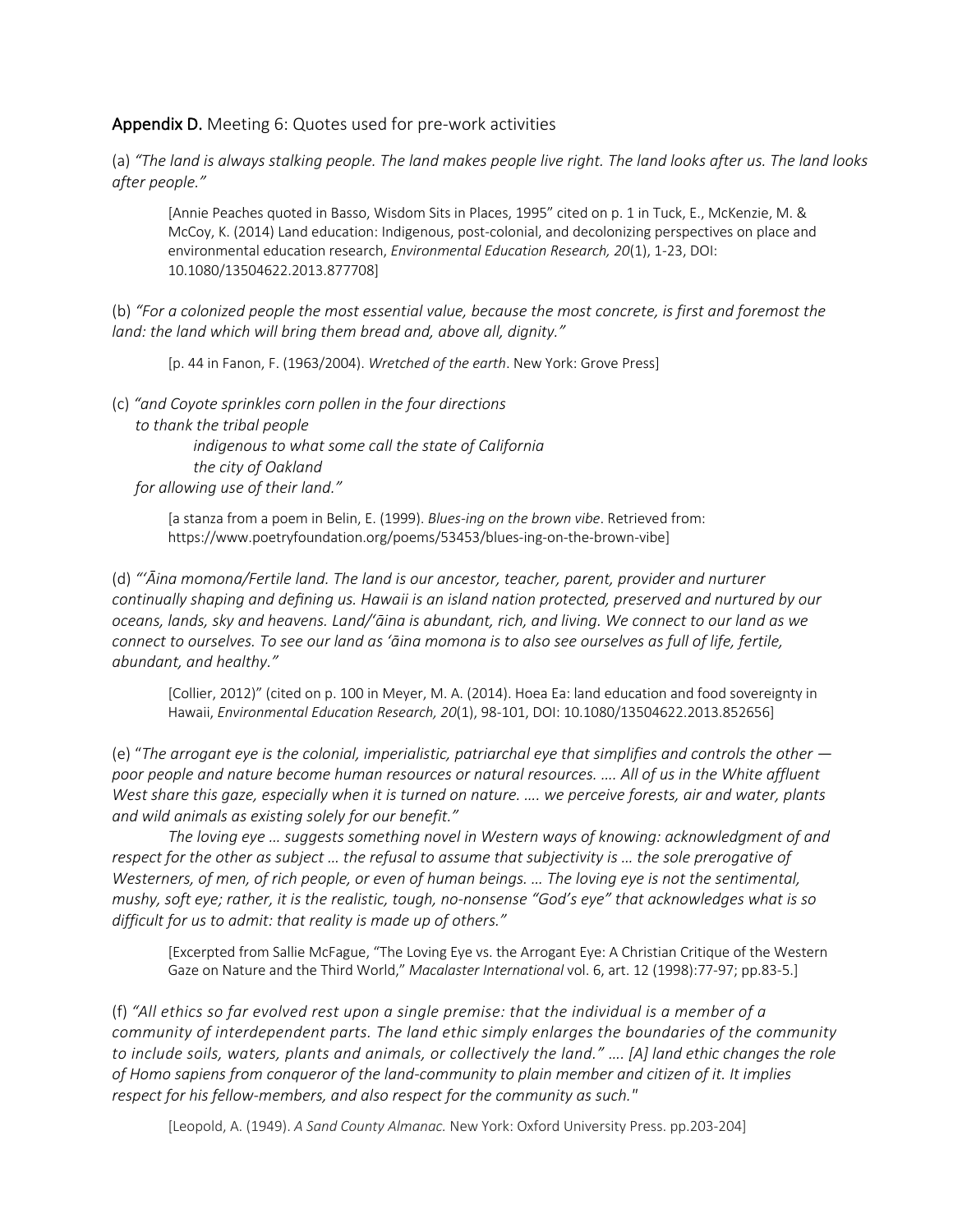## Appendix E. Place-based experiential learning (PBEL) module planning template

#### Instructions on completing the template.

- 1. The overall module curriculum is divided into three main lesson plans: Introductory, Inquiry Project, and Communicating Results.
- 2. Lesson Objectives for each of the three main lesson plans should accomplish your overall Module Learning Goal.
- 3. All three main lesson plans should, combined, accomplish all the PBEL Framework Guidelines Met. Therefore, all boxes under this heading should be checked at least one time throughout the entire module curriculum.
- 4. On the right-hand side, check as many boxes as are relevant to each of your lesson plans and then detail specifics of activities and assessments under "Introduction", "Action", and

"Consolidation". Use following questions to guide your decision-making on assessments:

- i. How will students determine their own learning during the learning process?
- ii. How will students demonstrate understanding of lesson objective(s)?
- iii. How will you monitor student progress towards lesson objectives as you are teaching? (i.e., formative, informal, and/or formal assessments)
- iv. What evidence will you collect and how will you document student learning/mastery of lesson objective(s)? (i.e., formal OR summative)
- v. How will you give academic feedback? How will your academic feedback promote student understanding of the learning objective(s)?



- 1. Be sure to embed Critical Reflection *in all three lessons using the DEAL framework, i.e., have students "Describe", "Examine", and "Articulate Learning"*. What specific prompts will you provide to facilitate learning from experiences during each lesson? Provide as much detail as possible in the table and/or as appendix materials.
- 2. Reflection & Next Steps will be left blank for now. This is meant to be a space where you can reflect and make changes after your first implementation semester.
- 3. Attach any handouts, assignments, digital readings, other media, critical reflection prompts, or additional resources as an **Appendix** to this document.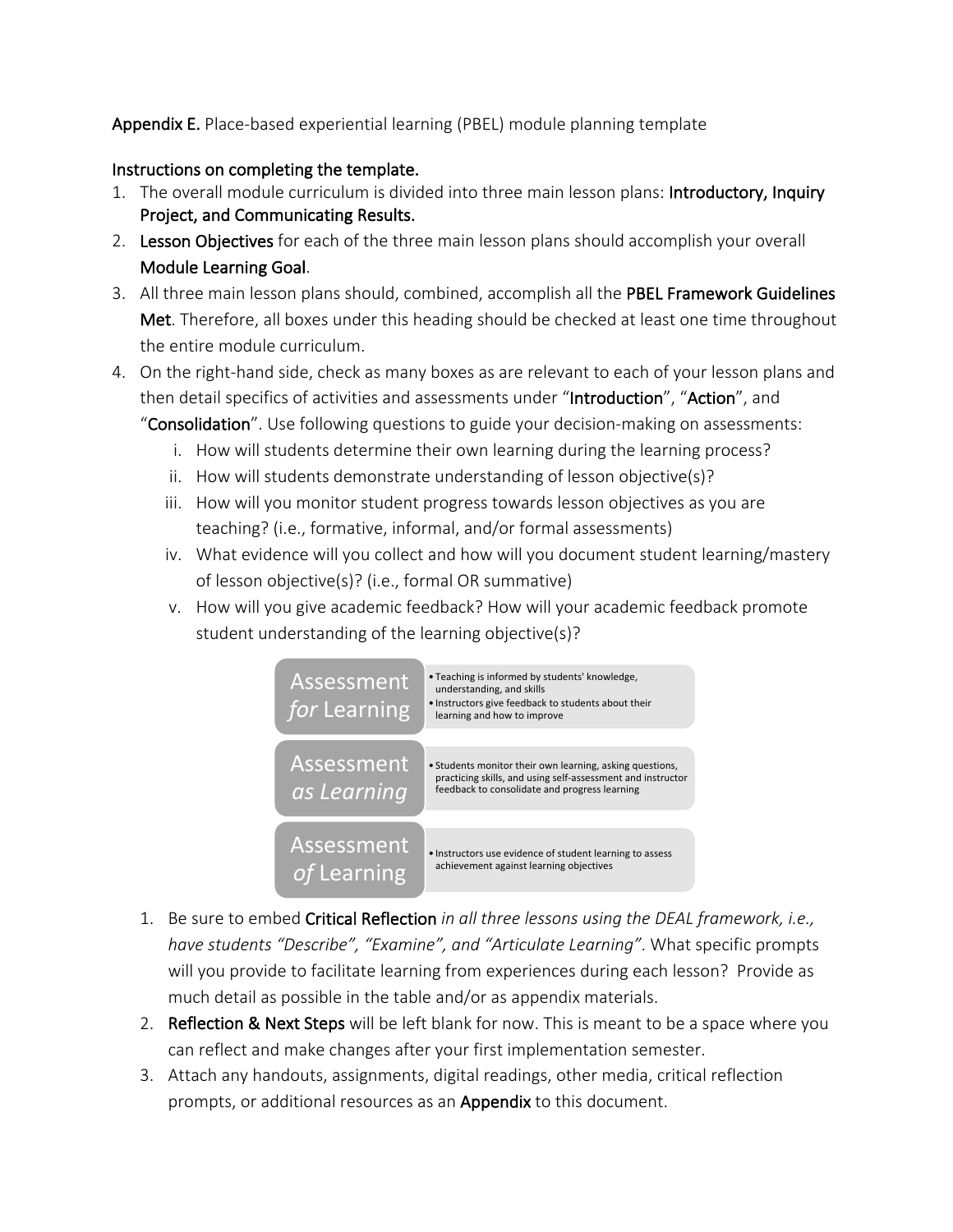## Module Curriculum Template

Module Title:

Module Length (in hours):

Grade level:

Subject Area(s):

Description of Module:

Module Learning Goal(s):

| Assessment Blueprint [align lessons with module learning goal(s)]: |  |  |
|--------------------------------------------------------------------|--|--|
|                                                                    |  |  |

| Lesson Objectives | Cognitive<br>Level                                                          | Activities                                                                            | Assessment Type(s) | Percent of<br>Final Grade |  |  |  |  |
|-------------------|-----------------------------------------------------------------------------|---------------------------------------------------------------------------------------|--------------------|---------------------------|--|--|--|--|
|                   | **Introductory Lesson (personalize, localize, connect to global challenges) |                                                                                       |                    |                           |  |  |  |  |
|                   |                                                                             |                                                                                       |                    |                           |  |  |  |  |
|                   |                                                                             |                                                                                       |                    |                           |  |  |  |  |
|                   |                                                                             |                                                                                       |                    |                           |  |  |  |  |
|                   |                                                                             |                                                                                       |                    |                           |  |  |  |  |
|                   |                                                                             |                                                                                       |                    |                           |  |  |  |  |
|                   |                                                                             | **Inquiry Project Lesson (personalize via values, localize relevance, globalize need) |                    |                           |  |  |  |  |
|                   |                                                                             |                                                                                       |                    |                           |  |  |  |  |
|                   |                                                                             |                                                                                       |                    |                           |  |  |  |  |
|                   |                                                                             |                                                                                       |                    |                           |  |  |  |  |
|                   |                                                                             |                                                                                       |                    |                           |  |  |  |  |
|                   |                                                                             |                                                                                       |                    |                           |  |  |  |  |
|                   | **Communicate Results Lesson                                                |                                                                                       |                    |                           |  |  |  |  |
|                   |                                                                             |                                                                                       |                    |                           |  |  |  |  |
|                   |                                                                             |                                                                                       |                    |                           |  |  |  |  |
|                   |                                                                             |                                                                                       |                    |                           |  |  |  |  |
|                   |                                                                             |                                                                                       |                    |                           |  |  |  |  |

\*\*Critical reflection should be integrated throughout every lesson in the module.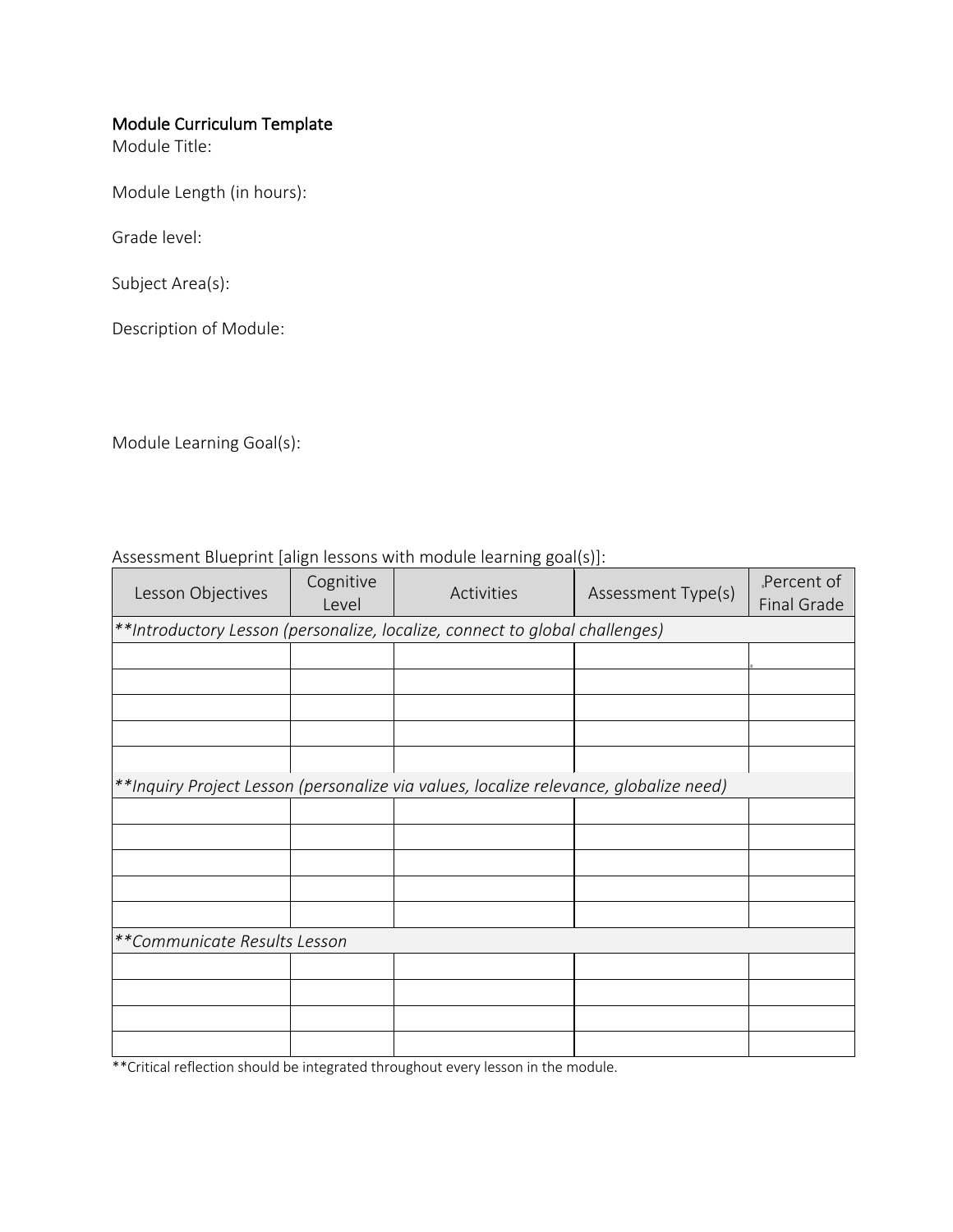| <b>Introductory Lesson Plan</b>                                                                                                                              |                                                                                                                                                                                                                                                                                                                                                                                                                                       | <b>Course Number:</b>                                                      |                                                                                   | Date: $\frac{1}{20}$                                                                                                                                                                                                                                                                                                             |
|--------------------------------------------------------------------------------------------------------------------------------------------------------------|---------------------------------------------------------------------------------------------------------------------------------------------------------------------------------------------------------------------------------------------------------------------------------------------------------------------------------------------------------------------------------------------------------------------------------------|----------------------------------------------------------------------------|-----------------------------------------------------------------------------------|----------------------------------------------------------------------------------------------------------------------------------------------------------------------------------------------------------------------------------------------------------------------------------------------------------------------------------|
| Subtitle:                                                                                                                                                    |                                                                                                                                                                                                                                                                                                                                                                                                                                       |                                                                            |                                                                                   | Strategies/Activities                                                                                                                                                                                                                                                                                                            |
| Lesson Objective(s)                                                                                                                                          |                                                                                                                                                                                                                                                                                                                                                                                                                                       | $\Box$<br>$\Box$<br>$\Box$<br>$\Box$<br>$\Box$                             | Readings<br>Digital Media<br>Lecture<br><b>Visual Mapping</b><br>Think/Pair/Share |                                                                                                                                                                                                                                                                                                                                  |
| Hours to Completion<br>In Class<br>Out of Class ________<br>Location<br>In class<br>□<br>Out of class<br>□<br>On campus farm<br>$\Box$<br>0.<br>Other $\_\_$ | <b>PBEL Framework Guidelines Met</b><br>Clear learning goals<br>$\Box$<br>$\Box$<br>Framing of inquiry question or problem<br>Relevance of inquiry personally &<br>$\Box$<br>professionally<br>$\Box$<br>Relevance of inquiry locally & globally<br>$\Box$<br>Sensory Reflection<br>$\Box$<br>Carbon Footprint Food Diary<br>$\Box$<br>Map mode of inquiry to be used<br>$\Box$<br>Compare mode of inquiry to scientific<br>reasoning |                                                                            |                                                                                   | Modeling or Simulations<br>Writing/Speaking Exercises<br>Problem-based learning<br>Project-based learning<br>Service Learning<br>Group Work<br><b>Discussion Questions</b><br>Photovoice<br>DEAL Approach to Critical Reflection                                                                                                 |
| <b>Materials</b>                                                                                                                                             | $\Box$<br>broader impact                                                                                                                                                                                                                                                                                                                                                                                                              | Communicate results, including<br>$\Box$ Critical reflection of experience | □<br>$\Box$<br>$\Box$                                                             | Assessment for Learning<br>Observations<br>Conversations<br><b>Anecdotal Notes</b>                                                                                                                                                                                                                                               |
|                                                                                                                                                              |                                                                                                                                                                                                                                                                                                                                                                                                                                       |                                                                            | $\Box$<br>$\Box$<br>$\Box$                                                        | Work Sample<br>Class Check-Ins/Quizzes<br>Checklist                                                                                                                                                                                                                                                                              |
| Introduction                                                                                                                                                 |                                                                                                                                                                                                                                                                                                                                                                                                                                       | <b>Assessment Description</b>                                              | □<br>$\Box$                                                                       | Diagnostics<br>Other and the control of the control of the control of the control of the control of the control of the control of the control of the control of the control of the control of the control of the control of the control of the                                                                                   |
|                                                                                                                                                              |                                                                                                                                                                                                                                                                                                                                                                                                                                       |                                                                            | □<br>□                                                                            | Assessment as Learning<br>Self-assessment<br>Peer-assessment                                                                                                                                                                                                                                                                     |
| Action                                                                                                                                                       |                                                                                                                                                                                                                                                                                                                                                                                                                                       | <b>Assessment Description</b>                                              | □<br>□<br>□<br>$\Box$<br>□<br>0                                                   | Presentation<br><b>Visual Mapping</b><br>Collaboration<br>Class Check-Ins/Quizzes<br>Homework<br>Other and the control of the control of the control of the control of the control of the control of the control of the control of the control of the control of the control of the control of the control of the control of the |
| Consolidation                                                                                                                                                |                                                                                                                                                                                                                                                                                                                                                                                                                                       | <b>Assessment Description</b>                                              | □<br>$\Box$<br>0.<br>0                                                            | Assessment of Learning<br>Test<br>Quiz<br>Presentation<br>Project Portfolio                                                                                                                                                                                                                                                      |
| <b>Reflection &amp; Next Steps</b>                                                                                                                           |                                                                                                                                                                                                                                                                                                                                                                                                                                       |                                                                            | 0.<br>$\Box$                                                                      | <b>Critical Reflection Journal</b><br>Essay                                                                                                                                                                                                                                                                                      |
| Activities that worked                                                                                                                                       |                                                                                                                                                                                                                                                                                                                                                                                                                                       | Topics to be revisited                                                     | 0.<br>$\Box$                                                                      | Rubrics                                                                                                                                                                                                                                                                                                                          |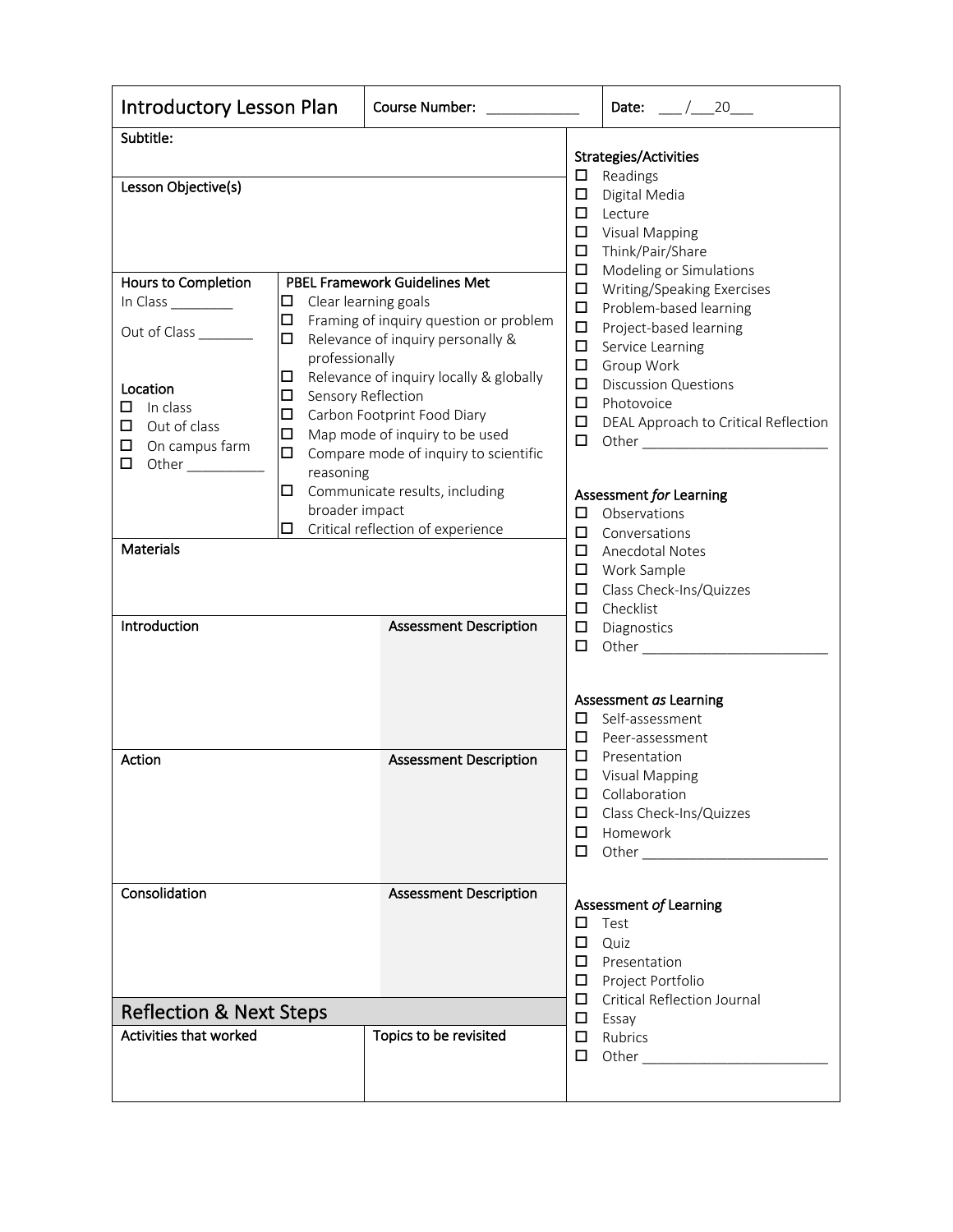| Inquiry Project Lesson Plan                                                                                | Course Number: North States and States                                                                                                                                                                                                                                                                                                                          |                                                                            | Date: $\frac{1}{20}$                       |                                                                                                                                                                    |  |  |  |
|------------------------------------------------------------------------------------------------------------|-----------------------------------------------------------------------------------------------------------------------------------------------------------------------------------------------------------------------------------------------------------------------------------------------------------------------------------------------------------------|----------------------------------------------------------------------------|--------------------------------------------|--------------------------------------------------------------------------------------------------------------------------------------------------------------------|--|--|--|
| Subtitle:<br>Lesson Objective(s)                                                                           |                                                                                                                                                                                                                                                                                                                                                                 |                                                                            | □<br>$\Box$                                | Strategies/Activities<br>Readings<br>Digital Media                                                                                                                 |  |  |  |
| PBEL Framework Guidelines Met<br>Hours to Completion                                                       |                                                                                                                                                                                                                                                                                                                                                                 |                                                                            |                                            | $\Box$<br>Lecture<br>$\Box$<br><b>Visual Mapping</b><br>$\Box$<br>Think/Pair/Share<br>$\Box$<br>Modeling or Simulations                                            |  |  |  |
| In Class __________<br>Out of Class ________                                                               | Clear learning goals<br>$\Box$<br>Framing of inquiry question or problem<br>□<br>Relevance of inquiry personally &<br>□<br>professionally<br>Relevance of inquiry locally & globally<br>□<br>Sensory Reflection<br>$\Box$<br>□<br>Carbon Footprint Food Diary<br>Map mode of inquiry to be used<br>□<br>Compare mode of inquiry to scientific<br>□<br>reasoning |                                                                            |                                            | $\Box$<br>Writing/Speaking Exercises<br>$\Box$<br>Problem-based learning<br>$\Box$<br>Project-based learning<br>$\Box$<br>Service Learning<br>$\Box$<br>Group Work |  |  |  |
| Location<br>$\Box$ In class<br>□<br>Out of class<br>$\Box$ On campus farm<br>$\Box$<br>Other _____________ |                                                                                                                                                                                                                                                                                                                                                                 |                                                                            |                                            | $\Box$<br><b>Discussion Questions</b><br>$\Box$<br>Photovoice<br>$\Box$<br>DEAL Approach to Critical Reflection<br>$\Box$                                          |  |  |  |
|                                                                                                            | $\Box$<br>broader impact                                                                                                                                                                                                                                                                                                                                        | Communicate results, including<br>$\Box$ Critical reflection of experience | $\Box$<br>$\Box$                           | Assessment for Learning<br>Observations<br>Conversations                                                                                                           |  |  |  |
| <b>Materials</b>                                                                                           |                                                                                                                                                                                                                                                                                                                                                                 |                                                                            | $\Box$<br>$\Box$<br>$\Box$<br>$\Box$       | Anecdotal Notes<br>Work Sample<br>Class Check-Ins/Quizzes<br>Checklist                                                                                             |  |  |  |
| Introduction                                                                                               |                                                                                                                                                                                                                                                                                                                                                                 | <b>Assessment Description</b>                                              | $\Box$<br>$\Box$                           | Diagnostics<br>Assessment as Learning                                                                                                                              |  |  |  |
| Action                                                                                                     |                                                                                                                                                                                                                                                                                                                                                                 | <b>Assessment Description</b>                                              | 0<br>0<br>$\Box$<br>$\Box$                 | Self-assessment<br>Peer-assessment<br>Presentation<br>$\Box$ Visual Mapping<br>$\Box$ Collaboration<br>□ Class Check-Ins/Quizzes<br>Homework                       |  |  |  |
| Consolidation                                                                                              |                                                                                                                                                                                                                                                                                                                                                                 | <b>Assessment Description</b>                                              | $\Box$                                     |                                                                                                                                                                    |  |  |  |
|                                                                                                            |                                                                                                                                                                                                                                                                                                                                                                 |                                                                            | $\Box$<br>Test<br>$\Box$<br>Quiz<br>$\Box$ | Assessment of Learning<br>Presentation                                                                                                                             |  |  |  |
| <b>Reflection &amp; Next Steps</b>                                                                         |                                                                                                                                                                                                                                                                                                                                                                 |                                                                            | $\Box$                                     | Project Portfolio                                                                                                                                                  |  |  |  |
| Activities that worked                                                                                     |                                                                                                                                                                                                                                                                                                                                                                 | Topics to be revisited                                                     | $\Box$<br>$\Box$ Essay<br>$\Box$<br>□      | <b>Critical Reflection Journal</b><br>Rubrics                                                                                                                      |  |  |  |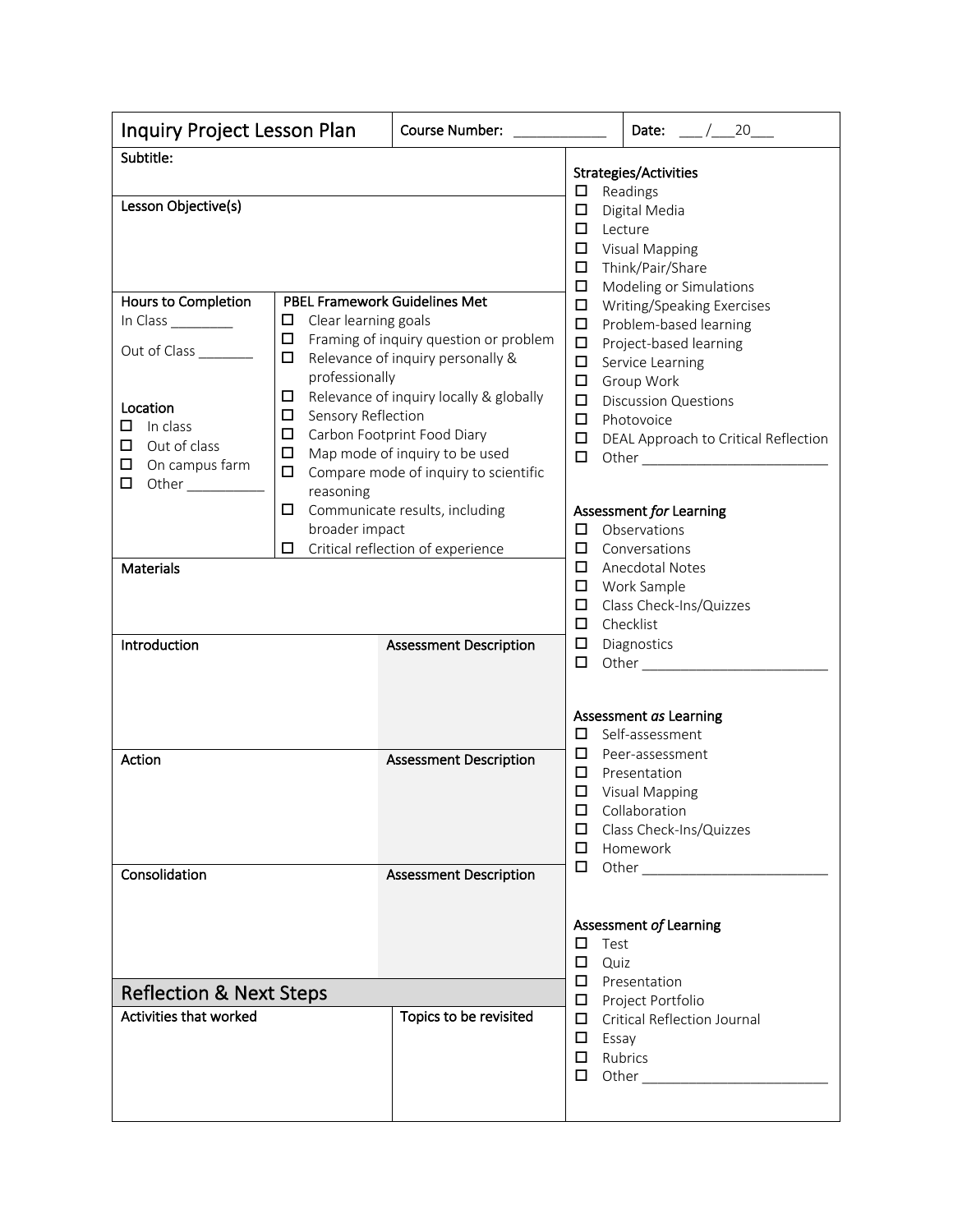| <b>Communicate Results Lesson Plan</b><br>Course Number:                                                                                                                      |                                                                                                                                                                                                                                                                                                                                          |                               |                                                                                                                                                                                                                                                                                                                                                                                             | Date: $/20$                                                                                                                                                                                                                                                    |
|-------------------------------------------------------------------------------------------------------------------------------------------------------------------------------|------------------------------------------------------------------------------------------------------------------------------------------------------------------------------------------------------------------------------------------------------------------------------------------------------------------------------------------|-------------------------------|---------------------------------------------------------------------------------------------------------------------------------------------------------------------------------------------------------------------------------------------------------------------------------------------------------------------------------------------------------------------------------------------|----------------------------------------------------------------------------------------------------------------------------------------------------------------------------------------------------------------------------------------------------------------|
| Subtitle:<br>Lesson Objective(s)<br>Hours to Completion                                                                                                                       |                                                                                                                                                                                                                                                                                                                                          |                               | Strategies/Activities<br>$\Box$<br>Readings<br>$\Box$<br>Digital Media<br>□<br>Lecture<br>$\Box$<br><b>Visual Mapping</b><br>$\Box$<br>□<br>$\Box$                                                                                                                                                                                                                                          | Think/Pair/Share<br>Modeling or Simulations<br>Writing/Speaking Exercises                                                                                                                                                                                      |
| In Class<br>0<br>□<br>Out of Class<br>□<br>⊔<br>Location<br>$\Box$<br>In class<br>□<br>□<br>$\Box$ Out of class<br>⊔<br>$\Box$ On campus farm<br>◻<br>□<br>Other<br>reasoning | <b>PBEL Framework Guidelines Met</b><br>Clear learning goals<br>Framing of inquiry question or problem<br>Relevance of inquiry personally &<br>professionally<br>Relevance of inquiry locally & globally<br>Sensory Reflection<br>Carbon Footprint Food Diary<br>Map mode of inquiry to be used<br>Compare mode of inquiry to scientific |                               |                                                                                                                                                                                                                                                                                                                                                                                             | Problem-based learning<br>Project-based learning<br>Service Learning<br>Group Work<br><b>Discussion Questions</b><br>Photovoice<br>DEAL Approach to Critical Reflection                                                                                        |
| ⊔<br>impact<br>ப<br><b>Materials</b>                                                                                                                                          | Communicate results, including broader<br>Critical reflection of experience                                                                                                                                                                                                                                                              |                               | Assessment for Learning<br>Observations<br>□<br>□<br>Conversations<br>□<br>Anecdotal Notes<br>Work Sample<br>$\Box$<br>□<br>Checklist<br>□<br>□<br>Diagnostics                                                                                                                                                                                                                              | Class Check-Ins/Quizzes                                                                                                                                                                                                                                        |
| Introduction                                                                                                                                                                  |                                                                                                                                                                                                                                                                                                                                          | <b>Assessment Description</b> | $\Box$<br>Assessment as Learning<br>□                                                                                                                                                                                                                                                                                                                                                       | Other $\_\_$<br>Self-assessment                                                                                                                                                                                                                                |
| Action                                                                                                                                                                        |                                                                                                                                                                                                                                                                                                                                          | <b>Assessment Description</b> | □<br>Peer-assessment<br>$\Box$<br>Presentation<br>□<br><b>Visual Mapping</b><br>Collaboration<br>□<br>Class Check-Ins/Quizzes<br>□<br>Homework<br>□<br>□<br>Other and the state of the state of the state of the state of the state of the state of the state of the state of the state of the state of the state of the state of the state of the state of the state of the state of the s |                                                                                                                                                                                                                                                                |
| Consolidation                                                                                                                                                                 |                                                                                                                                                                                                                                                                                                                                          | <b>Assessment Description</b> | Assessment of Learning<br>$\Box$<br>Test<br>$\Box$<br>Quiz<br>Presentation<br>0                                                                                                                                                                                                                                                                                                             |                                                                                                                                                                                                                                                                |
| <b>Reflection &amp; Next Steps</b><br><b>Activities that worked</b>                                                                                                           |                                                                                                                                                                                                                                                                                                                                          | Topics to be<br>revisited     | Project Portfolio<br>□<br>0<br>$\Box$<br>Essay<br>Rubrics<br>□<br>□                                                                                                                                                                                                                                                                                                                         | Critical Reflection Journal<br>Other and the state of the state of the state of the state of the state of the state of the state of the state of the state of the state of the state of the state of the state of the state of the state of the state of the s |